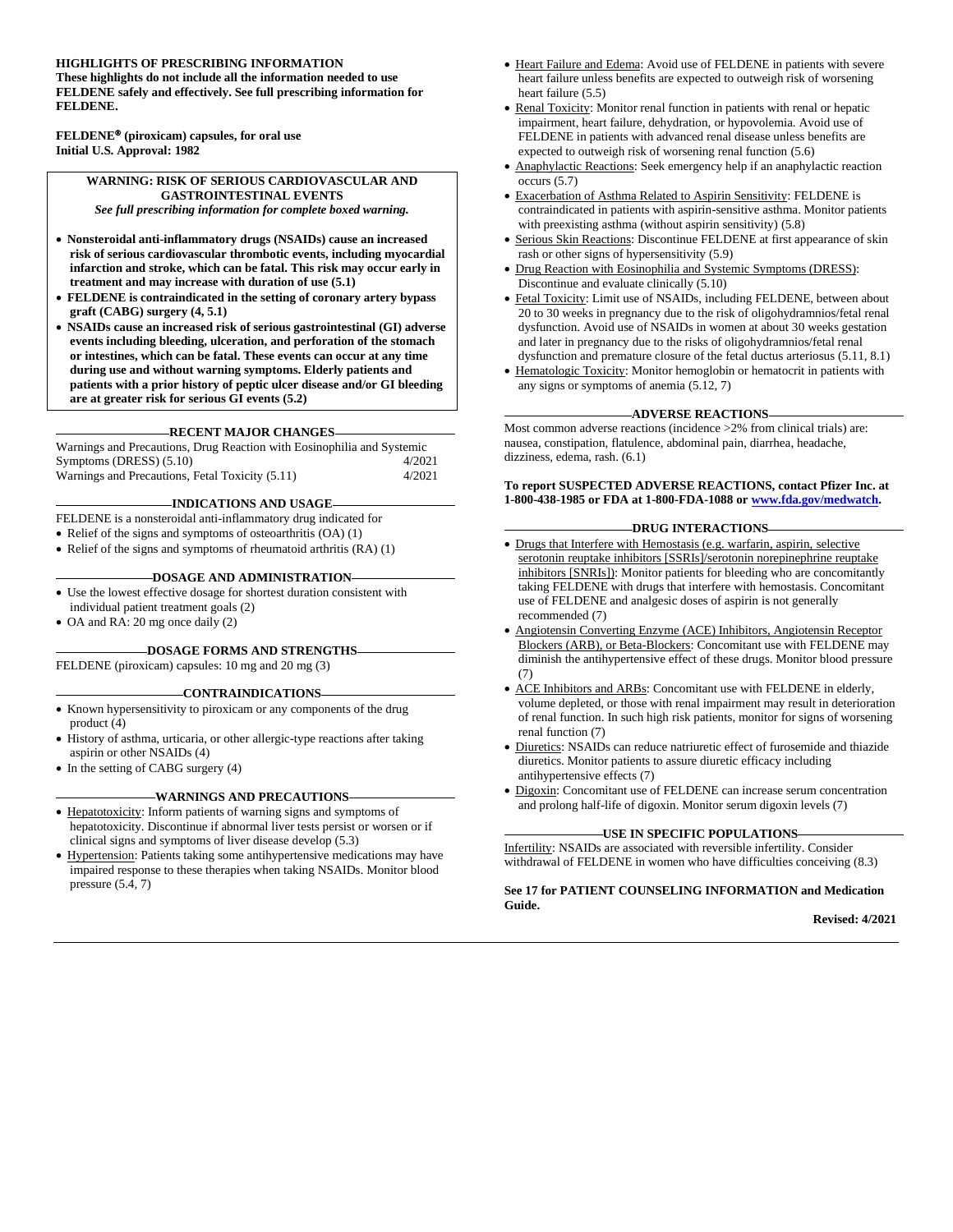#### **FULL PRESCRIBING INFORMATION: CONTENTS\***

#### **WARNING: RISK OF SERIOUS CARDIOVASCULAR AND GASTROINTESTINAL EVENTS**

- **1 INDICATIONS AND USAGE**
- **2 DOSAGE AND ADMINISTRATION**
- **3 DOSAGE FORMS AND STRENGTHS**
- **4 CONTRAINDICATIONS**

- **5 WARNINGS AND PRECAUTIONS** 5.1 Cardiovascular Thrombotic Events
	- 5.2 Gastrointestinal Bleeding, Ulceration, and Perforation<br>5.3 Hepatotoxicity
	- Hepatotoxicity
	-
	- 5.4 Hypertension<br>5.5 Heart Failure 5.5 Heart Failure and Edema
	-
	- 5.6 Renal Toxicity and Hyperkalemia<br>5.7 Anaphylactic Reactions Anaphylactic Reactions
	-
	- 5.8 Exacerbation of Asthma Related to Aspirin Sensitivity<br>5.9 Serious Skin Reactions Serious Skin Reactions
	- 5.10 Drug Reaction with Eosinophilia and Systemic Symptoms (DRESS)
	- 5.11 Fetal Toxicity
	- 5.12 Hematologic Toxicity
	- 5.13 Masking of Inflammation and Fever
	- 5.14 Laboratory Monitoring
	- 5.15 Ophthalmologic Effects

#### **6 ADVERSE REACTIONS**

- 6.1 Clinical Trials Experience
- 6.2 Postmarketing Experience
- **7 DRUG INTERACTIONS**
- **8 USE IN SPECIFIC POPULATIONS**
	- 8.1 Pregnancy
	- 8.2 Lactation
	- 8.3 Females and Males of Reproductive Potential<br>8.4 Pediatric Use
	- Pediatric Use
	- 8.5 Geriatric Use
- **10 OVERDOSAGE**
- **11 DESCRIPTION**
- **12 CLINICAL PHARMACOLOGY**
	- 12.1 Mechanism of Action
	- 12.3 Pharmacokinetics
	- 12.5 Pharmacogenomics
- **13 NONCLINICAL TOXICOLOGY**
- 13.1 Carcinogenesis, Mutagenesis, Impairment of Fertility **14 CLINICAL STUDIES**
- 
- **16 HOW SUPPLIED/STORAGE AND HANDLING 17 PATIENT COUNSELING INFORMATION**

\* Sections or subsections omitted from the full prescribing information are not listed.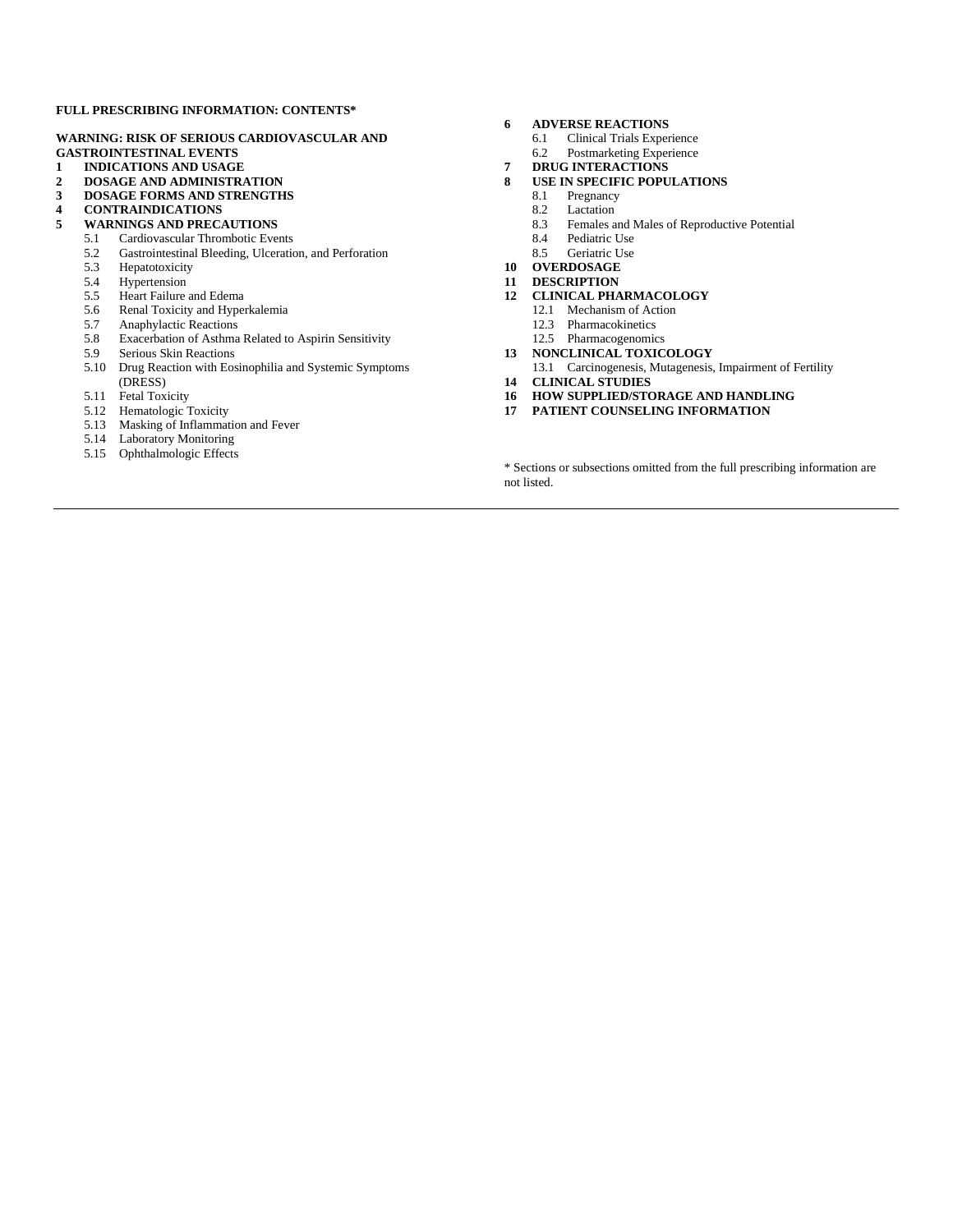### **FULL PRESCRIBING INFORMATION**

# **WARNING: RISK OF SERIOUS CARDIOVASCULAR AND GASTROINTESTINAL EVENTS**

#### **Cardiovascular Thrombotic Events**

- **Nonsteroidal anti-inflammatory drugs (NSAIDs) cause an increased risk of serious cardiovascular thrombotic events, including myocardial infarction and stroke, which can be**  fatal. This risk may occur early in treatment and may increase with duration of use *[see Warnings and Precautions (5.1)]***.**
- **FELDENE is contraindicated in the setting of coronary artery bypass graft (CABG) surgery**  *[see Contraindications (4) and Warnings and Precautions (5.1)].*

#### **Gastrointestinal Bleeding, Ulceration, and Perforation**

• **NSAIDs cause an increased risk of serious gastrointestinal (GI) adverse events including bleeding, ulceration, and perforation of the stomach or intestines, which can be fatal. These events can occur at any time during use and without warning symptoms. Elderly patients and patients with a prior history of peptic ulcer disease and/or GI bleeding are at greater risk for serious GI events** *[see Warnings and Precautions (5.2)]***.**

#### **1 INDICATIONS AND USAGE**

FELDENE is indicated:

- For relief of the signs and symptoms of osteoarthritis.
- For relief of the signs and symptoms of rheumatoid arthritis.

### **2 DOSAGE AND ADMINISTRATION**

Carefully consider the potential benefits and risks of FELDENE and other treatment options before deciding to use FELDENE. Use the lowest effective dosage for the shortest duration consistent with individual patient treatment goals *[*see *Warnings and Precautions (5)]*.

After observing the response to initial therapy with FELDENE, the dose and frequency should be adjusted to suit an individual patient's needs.

For the relief of rheumatoid arthritis and osteoarthritis, the dosage is 20 mg given orally once per day. If desired, the daily dose may be divided. Because of the long half-life of FELDENE, steady-state blood levels are not reached for 7 to 12 days. Therefore, although the therapeutic effects of FELDENE are evident early in treatment, there is a progressive increase in response over several weeks and the effect of therapy should not be assessed for two weeks.

### **3 DOSAGE FORMS AND STRENGTHS**

FELDENE (piroxicam) capsules: 10 mg maroon and blue #322 20 mg maroon #323

### **4 CONTRAINDICATIONS**

FELDENE is contraindicated in the following patients:

• Known hypersensitivity (e.g., anaphylactic reactions and serious skin reactions) to piroxicam or any components of the drug product *[see Warnings and Precautions (5.7, 5.9)]*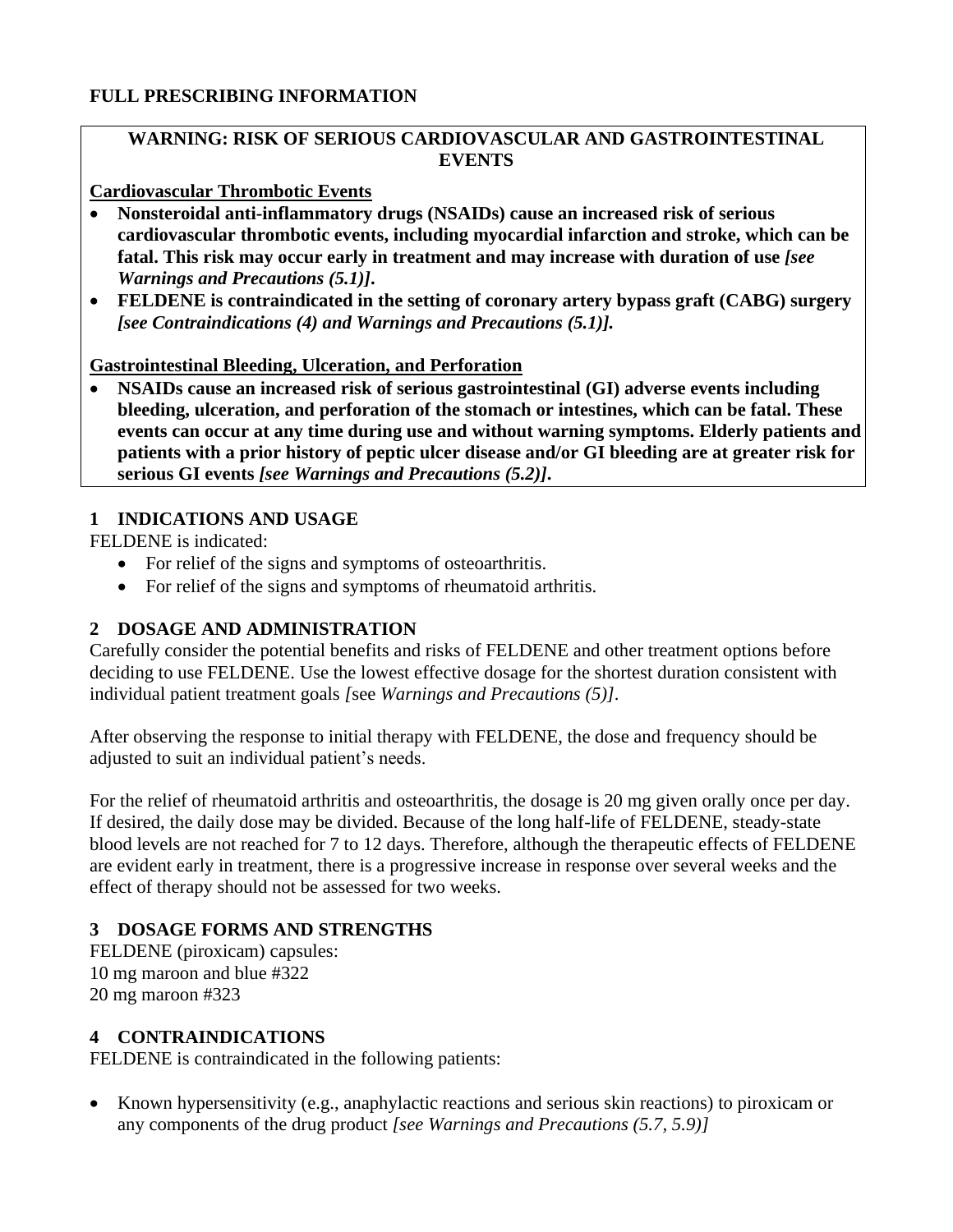- History of asthma, urticaria, or other allergic-type reactions after taking aspirin or other NSAIDs. Severe, sometimes fatal, anaphylactic reactions to NSAIDs have been reported in such patients *[see Warnings and Precautions (5.7, 5.8)]*
- In the setting of CABG surgery *[see Warnings and Precautions (5.1*)*]*

# **5 WARNINGS AND PRECAUTIONS**

# **5.1 Cardiovascular Thrombotic Events**

Clinical trials of several cyclooxygenase-2 (COX-2) selective and nonselective NSAIDs of up to three years duration have shown an increased risk of serious cardiovascular (CV) thrombotic events, including myocardial infarction (MI), and stroke, which can be fatal. Based on available data, it is unclear that the risk for CV thrombotic events is similar for all NSAIDs. The relative increase in serious CV thrombotic events over baseline conferred by NSAID use appears to be similar in those with and without known CV disease or risk factors for CV disease. However, patients with known CV disease or risk factors had a higher absolute incidence of excess serious CV thrombotic events, due to their increased baseline rate. Some observational studies found that this increased risk of serious CV thrombotic events began as early as the first weeks of treatment. The increase in CV thrombotic risk has been observed most consistently at higher doses.

To minimize the potential risk for an adverse CV event in NSAID-treated patients, use the lowest effective dose for the shortest duration possible. Physicians and patients should remain alert for the development of such events, throughout the entire treatment course, even in the absence of previous CV symptoms. Patients should be informed about the symptoms of serious CV events and the steps to take if they occur.

There is no consistent evidence that concurrent use of aspirin mitigates the increased risk of serious CV thrombotic events associated with NSAID use. The concurrent use of aspirin and an NSAID, such as piroxicam, increases the risk of serious gastrointestinal (GI) events *[see Warnings and Precautions (5.2)]*.

# Status Post Coronary Artery Bypass Graft (CABG) Surgery

Two large, controlled clinical trials of a COX-2 selective NSAID for the treatment of pain in the first 10 to 14 days following CABG surgery found an increased incidence of myocardial infarction and stroke. NSAIDs are contraindicated in the setting of CABG *[see Contraindications (4)]*.

### Post-MI Patients

Observational studies conducted in the Danish National Registry have demonstrated that patients treated with NSAIDs in the post-MI period were at increased risk of reinfarction, CV-related death, and all-cause mortality beginning in the first week of treatment. In this same cohort, the incidence of death in the first year post-MI was 20 per 100 person years in NSAID-treated patients compared to 12 per 100 person years in non-NSAID exposed patients. Although the absolute rate of death declined somewhat after the first year post-MI, the increased relative risk of death in NSAID users persisted over at least the next four years of follow-up.

Avoid the use of FELDENE in patients with a recent MI unless the benefits are expected to outweigh the risk of recurrent CV thrombotic events. If FELDENE is used in patients with a recent MI, monitor patients for signs of cardiac ischemia.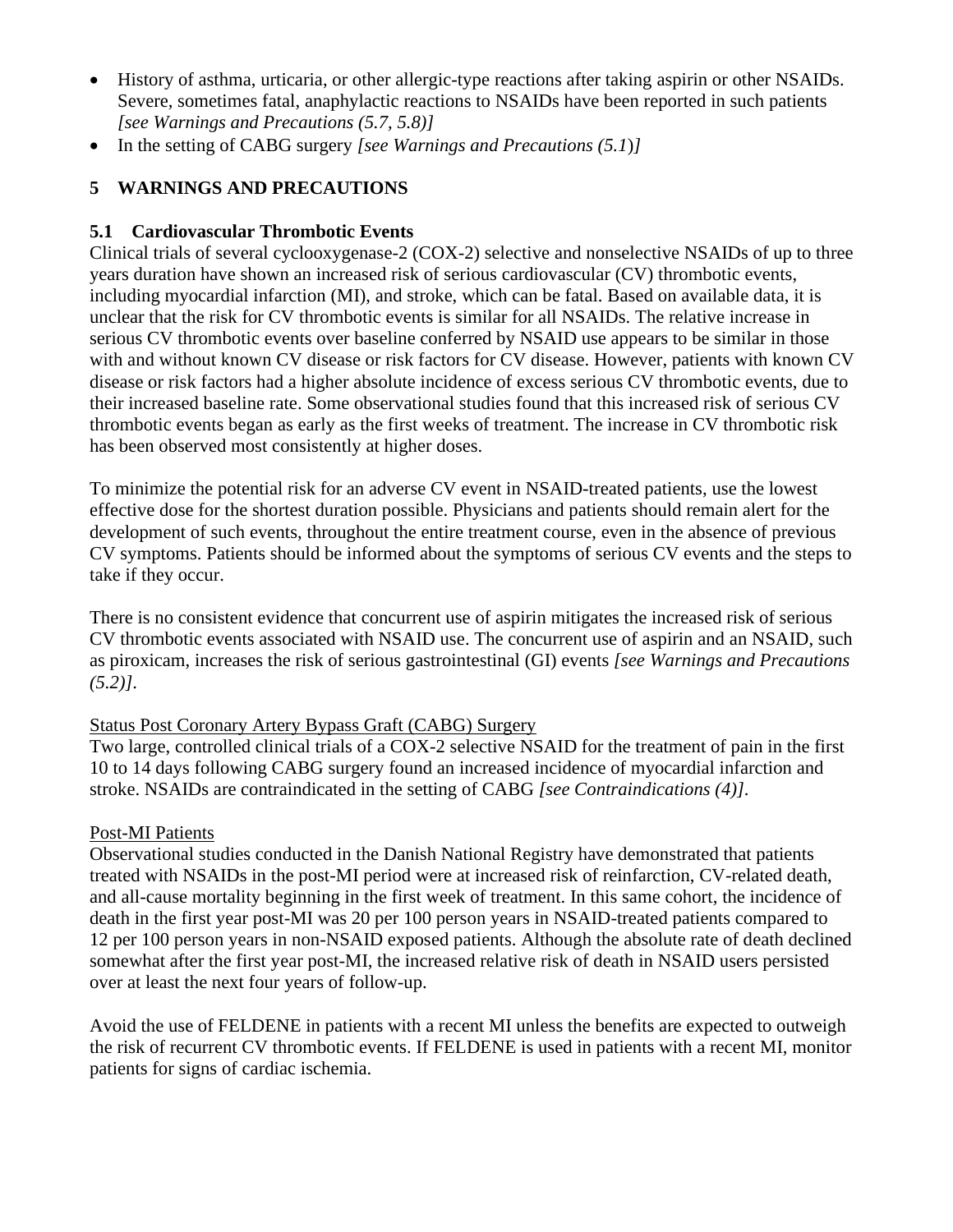# **5.2 Gastrointestinal Bleeding, Ulceration, and Perforation**

NSAIDs, including FELDENE, cause serious gastrointestinal (GI) adverse events including inflammation, bleeding, ulceration, and perforation of the esophagus, stomach, small intestine, or large intestine, which can be fatal. These serious adverse events can occur at any time, with or without warning symptoms, in patients treated with NSAIDs. Only one in five patients who develop a serious upper GI adverse event on NSAID therapy is symptomatic. Upper GI ulcers, gross bleeding, or perforation caused by NSAIDs occurred in approximately 1% of patients treated for 3 to 6 months, and in about 2% to 4% of patients treated for one year. However, even short-term NSAID therapy is not without risk.

# Risk Factors for GI Bleeding, Ulceration, and Perforation

Patients with a prior history of peptic ulcer disease and/or GI bleeding who used NSAIDs had a greater than 10-fold increased risk for developing a GI bleed compared to patients without these risk factors. Other factors that increase the risk of GI bleeding in patients treated with NSAIDs include longer duration of NSAID therapy; concomitant use of oral corticosteroids, antiplatelet drugs (such as aspirin), anticoagulants, or selective serotonin reuptake inhibitors (SSRIs); smoking; use of alcohol; older age; and poor general health status. Most postmarketing reports of fatal GI events occurred in elderly or debilitated patients. Additionally, patients with advanced liver disease and/or coagulopathy are at increased risk for GI bleeding.

# Strategies to Minimize the GI Risks in NSAID-treated patients:

- Use the lowest effective dosage for the shortest possible duration.
- Avoid administration of more than one NSAID at a time.
- Avoid use in patients at higher risk unless benefits are expected to outweigh the increased risk of bleeding. For such patients, as well as those with active GI bleeding, consider alternate therapies other than NSAIDs.
- Remain alert for signs and symptoms of GI ulceration and bleeding during NSAID therapy.
- If a serious GI adverse event is suspected, promptly initiate evaluation and treatment, and discontinue FELDENE until a serious GI adverse event is ruled out.
- In the setting of concomitant use of low-dose aspirin for cardiac prophylaxis, monitor patients more closely for evidence of GI bleeding *[see Drug Interactions (7)]*.

# **5.3 Hepatotoxicity**

Elevations of alanine aminotransferase (ALT) or aspartate aminotransferase (AST) (three or more times the upper limit of normal [ULN]) have been reported in approximately 1% of NSAID-treated patients in clinical trials. In addition, rare, sometimes fatal, cases of severe hepatic injury, including fulminant hepatitis, liver necrosis, and hepatic failure have been reported.

Elevations of ALT or AST (less than three times ULN) may occur in up to 15% of patients treated with NSAIDs including piroxicam.

Inform patients of the warning signs and symptoms of hepatotoxicity (e.g., nausea, fatigue, lethargy, diarrhea, pruritus, jaundice, right upper quadrant tenderness, and "flu-like" symptoms). If clinical signs and symptoms consistent with liver disease develop, or if systemic manifestations occur (e.g., eosinophilia, rash), discontinue FELDENE immediately, and perform a clinical evaluation of the patient.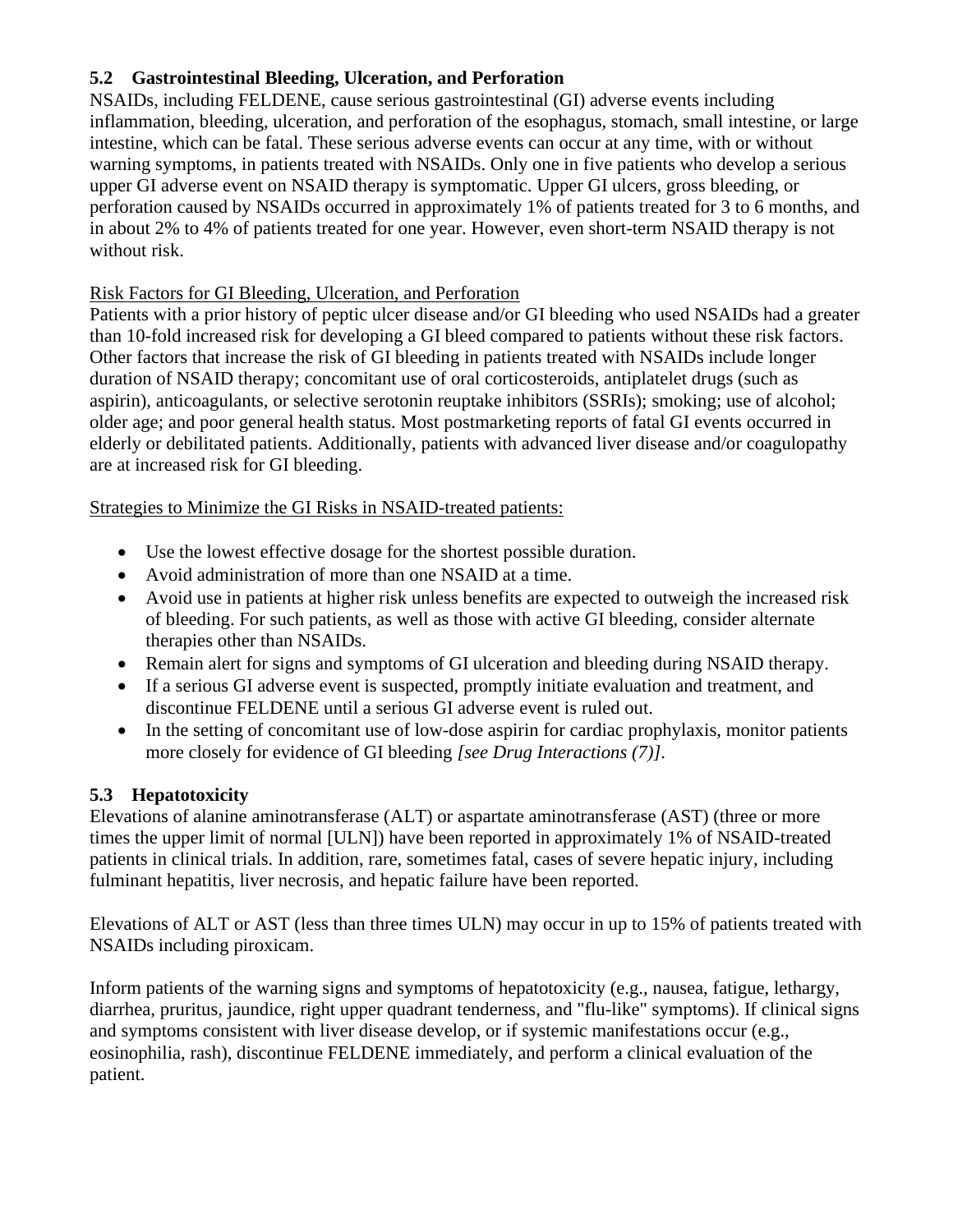# **5.4 Hypertension**

NSAIDs, including FELDENE, can lead to new onset of hypertension or worsening of preexisting hypertension, either of which may contribute to the increased incidence of CV events. Patients taking angiotensin converting enzyme (ACE) inhibitors, thiazide diuretics, or loop diuretics may have impaired response to these therapies when taking NSAIDs *[see Drug Interactions (Error! Reference source not found.7)]*.

Monitor blood pressure (BP) during the initiation of NSAID treatment and throughout the course of therapy.

# **5.5 Heart Failure and Edema**

The Coxib and traditional NSAID Trialists' Collaboration meta-analysis of randomized controlled trials demonstrated an approximately two-fold increase in hospitalizations for heart failure in COX-2 selective-treated patients and nonselective NSAID-treated patients compared to placebo-treated patients. In a Danish National Registry study of patients with heart failure, NSAID use increased the risk of MI, hospitalization for heart failure, and death.

Additionally, fluid retention and edema have been observed in some patients treated with NSAIDs. Use of piroxicam may blunt the CV effects of several therapeutic agents used to treat these medical conditions (e.g., diuretics, ACE inhibitors, or angiotensin receptor blockers [ARBs]) *[see Drug Interactions (7)]*.

Avoid the use of FELDENE in patients with severe heart failure unless the benefits are expected to outweigh the risk of worsening heart failure. If FELDENE is used in patients with severe heart failure, monitor patients for signs of worsening heart failure.

# **5.6 Renal Toxicity and Hyperkalemia**

Renal Toxicity

Long-term administration of NSAIDs has resulted in renal papillary necrosis and other renal injury.

Renal toxicity has also been seen in patients in whom renal prostaglandins have a compensatory role in the maintenance of renal perfusion. In these patients, administration of an NSAID may cause a dosedependent reduction in prostaglandin formation and, secondarily, in renal blood flow, which may precipitate overt renal decompensation. Patients at greatest risk of this reaction are those with impaired renal function, dehydration, hypovolemia, heart failure, liver dysfunction, those taking diuretics and ACE inhibitors or ARBs, and the elderly. Discontinuation of NSAID therapy is usually followed by recovery to the pretreatment state.

No information is available from controlled clinical studies regarding the use of FELDENE in patients with advanced renal disease. The renal effects of FELDENE may hasten the progression of renal dysfunction in patients with preexisting renal disease.

Correct volume status in dehydrated or hypovolemic patients prior to initiating FELDENE. Monitor renal function in patients with renal or hepatic impairment, heart failure, dehydration, or hypovolemia during use of FELDENE *[see Drug Interactions (7)]*. Avoid the use of FELDENE in patients with advanced renal disease unless the benefits are expected to outweigh the risk of worsening renal function. If FELDENE is used in patients with advanced renal disease, monitor patients for signs of worsening renal function.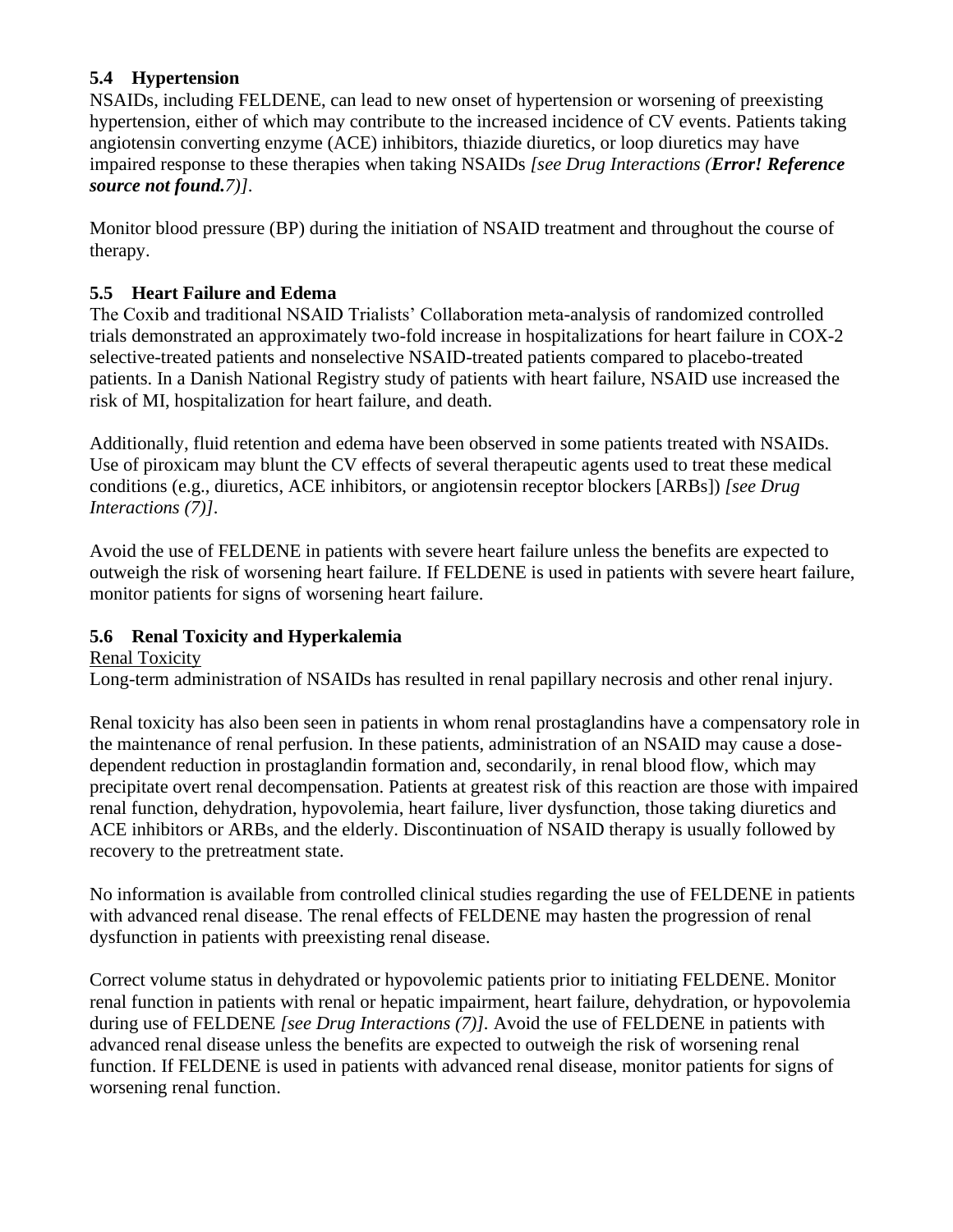# Hyperkalemia

Increases in serum potassium concentration, including hyperkalemia, have been reported with use of NSAIDs, even in some patients without renal impairment. In patients with normal renal function, these effects have been attributed to a hyporeninemic-hypoaldosteronism state.

# **5.7 Anaphylactic Reactions**

Piroxicam has been associated with anaphylactic reactions in patients with and without known hypersensitivity to piroxicam and in patients with aspirin-sensitive asthma *[see Contraindications (4) and Warnings and Precautions (5.8)]*.

Seek emergency help if an anaphylactic reaction occurs.

# **5.8 Exacerbation of Asthma Related to Aspirin Sensitivity**

A subpopulation of patients with asthma may have aspirin-sensitive asthma which may include chronic rhinosinusitis complicated by nasal polyps; severe, potentially fatal bronchospasm; and/or intolerance to aspirin and other NSAIDs. Because cross-reactivity between aspirin and other NSAIDs has been reported in such aspirin-sensitive patients, FELDENE is contraindicated in patients with this form of aspirin sensitivity *[see Contraindications (4)]*. When FELDENE is used in patients with preexisting asthma (without known aspirin sensitivity), monitor patients for changes in the signs and symptoms of asthma.

# **5.9 Serious Skin Reactions**

NSAIDs, including piroxicam, can cause serious skin adverse reactions such as exfoliative dermatitis, Stevens-Johnson Syndrome (SJS), and toxic epidermal necrolysis (TEN), which can be fatal. These serious events may occur without warning. Inform patients about the signs and symptoms of serious skin reactions, and to discontinue the use of FELDENE at the first appearance of skin rash or any other sign of hypersensitivity. FELDENE is contraindicated in patients with previous serious skin reactions to NSAIDs *[see Contraindications (4)]*.

# **5.10 Drug Reaction with Eosinophilia and Systemic Symptoms (DRESS)**

Drug Reaction with Eosinophilia and Systemic Symptoms (DRESS) has been reported in patients taking NSAIDs such as FELDENE. Some of these events have been fatal or life-threatening. DRESS typically, although not exclusively, presents with fever, rash, lymphadenopathy, and/or facial swelling. Other clinical manifestations may include hepatitis, nephritis, hematological abnormalities, myocarditis, or myositis. Sometimes symptoms of DRESS may resemble an acute viral infection. Eosinophilia is often present. Because this disorder is variable in its presentation, other organ systems not noted here may be involved. It is important to note that early manifestations of hypersensitivity, such as fever or lymphadenopathy, may be present even though rash is not evident. If such signs or symptoms are present, discontinue FELDENE and evaluate the patient immediately.

# **5.11 Fetal Toxicity**

# Premature Closure of Fetal Ductus Arteriosus

Avoid use of NSAIDs, including FELDENE, in pregnant women at about 30 weeks gestation and later. NSAIDs, including FELDENE, increase the risk of premature closure of the fetal ductus arteriosus at approximately this gestational age.

# Oligohydramnios/Neonatal Renal Impairment

Use of NSAIDs, including FELDENE, at about 20 weeks gestation or later in pregnancy may cause fetal renal dysfunction leading to oligohydramnios and, in some cases, neonatal renal impairment. These adverse outcomes are seen, on average, after days to weeks of treatment, although oligohydramnios has been infrequently reported as soon as 48 hours after NSAID initiation.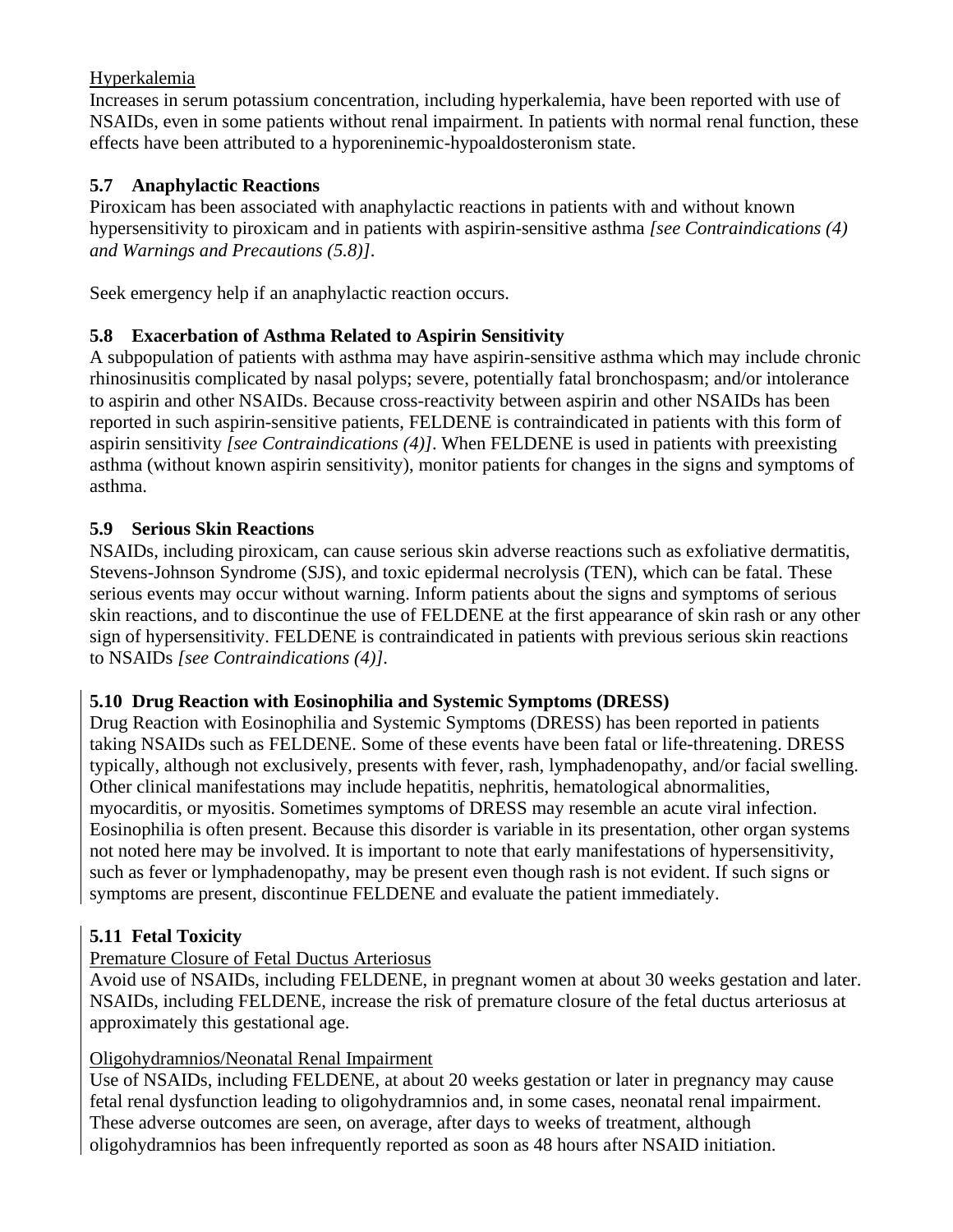Oligohydramnios is often, but not always, reversible with treatment discontinuation. Complications of prolonged oligohydramnios may, for example, include limb contractures and delayed lung maturation. In some postmarketing cases of impaired neonatal renal function, invasive procedures such as exchange transfusion or dialysis were required.

If NSAID treatment is necessary between about 20 weeks and 30 weeks gestation, limit FELDENE use to the lowest effective dose and shortest duration possible. Consider ultrasound monitoring of amniotic fluid if FELDENE treatment extends beyond 48 hours. Discontinue FELDENE if oligohydramnios occurs and follow up according to clinical practice *[see Use in Specific Populations (8.1)]*.

# **5.12 Hematologic Toxicity**

Anemia has occurred in NSAID-treated patients. This may be due to occult or gross blood loss, fluid retention, or an incompletely described effect on erythropoiesis. If a patient treated with FELDENE has any signs or symptoms of anemia, monitor hemoglobin or hematocrit.

NSAIDs, including FELDENE, may increase the risk of bleeding events. Co-morbid conditions such as coagulation disorders, concomitant use of warfarin, other anticoagulants, antiplatelet drugs (e.g., aspirin), SSRIs, and serotonin norepinephrine reuptake inhibitors (SNRIs) may increase this risk. Monitor these patients for signs of bleeding *[see Drug Interactions (7)]*.

# **5.13 Masking of Inflammation and Fever**

The pharmacological activity of FELDENE in reducing inflammation, and possibly fever, may diminish the utility of diagnostic signs in detecting infections.

# **5.14 Laboratory Monitoring**

Because serious GI bleeding, hepatotoxicity, and renal injury can occur without warning symptoms or signs, consider monitoring patients on long-term NSAID treatment with a complete blood count (CBC) and a chemistry profile periodically *[see Warnings and Precautions (5.2, 5.3, 5.6)]*.

### **5.15 Ophthalmologic Effects**

Because of reports of adverse eye findings with nonsteroidal anti-inflammatory agents, it is recommended that patients who develop visual complaints during treatment with FELDENE have ophthalmic evaluations.

### **6 ADVERSE REACTIONS**

The following adverse reactions are discussed in greater detail in other sections of the labeling:

- Cardiovascular Thrombotic Events *[see Warnings and Precautions (5.1)]*
- GI Bleeding, Ulceration and Perforation *[see Warnings and Precautions (5.2)]*
- Hepatotoxicity *[see Warnings and Precautions (5.3)]*
- Hypertension *[see Warnings and Precautions (5.4)]*
- Heart Failure and Edema *[see Warnings and Precautions (5.5)]*
- Renal Toxicity and Hyperkalemia *[see Warnings and Precautions (5.6)]*
- Anaphylactic Reactions *[see Warnings and Precautions (5.7)]*
- Serious Skin Reactions *[see Warnings and Precautions (5.9)]*
- Hematologic Toxicity *[see Warnings and Precautions (5.12)]*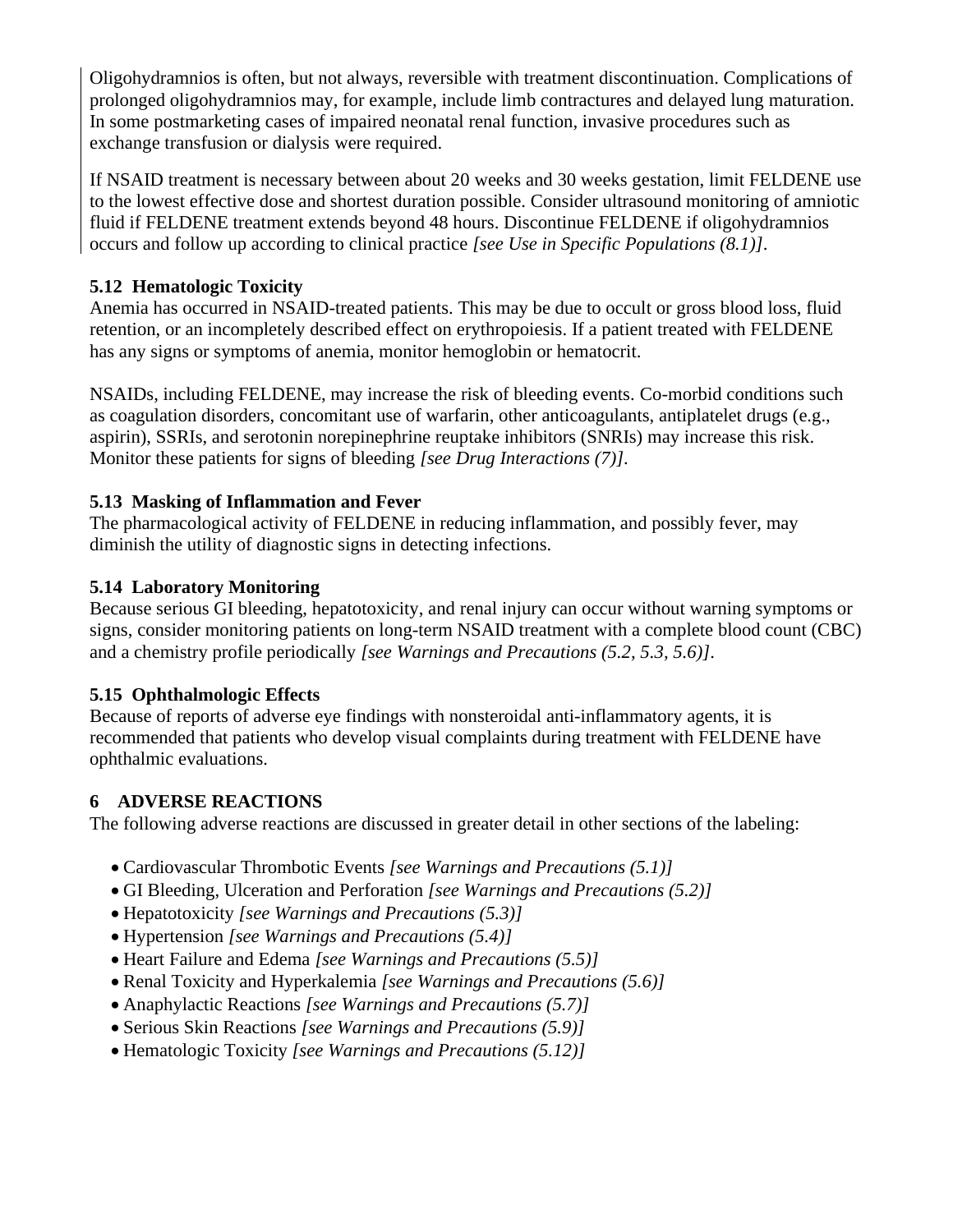### **6.1 Clinical Trials Experience**

Because clinical trials are conducted under widely varying conditions, adverse reaction rates observed in the clinical trials of a drug cannot be directly compared to rates in the clinical trials of another drug and may not reflect the rates observed in practice.

In patients taking FELDENE or other NSAIDs, the most frequently reported adverse experiences occurring in approximately 1% to 10% of patients are:

### *Cardiovascular System:* Edema

*Digestive System:* Anorexia, abdominal pain, constipation, diarrhea, flatulence, nausea, vomiting

*Nervous System:* Dizziness, headache, vertigo

*Skin and Appendages:* Pruritus, rash

*Special Senses:* Tinnitus

Additional adverse experiences reported occasionally include:

*Cardiovascular System:* Palpitations

*Digestive System:* Stomatitis

*Nervous System:* Drowsiness

*Special Senses:* Blurred vision

# **6.2 Postmarketing Experience**

The following adverse reactions have been identified during post approval use of FELDENE. Because these reactions are reported voluntarily from a population of uncertain size, it is not always possible to reliably estimate their frequency or establish a causal relationship to drug exposure.

*Body As a Whole:* Fever, infection, sepsis, anaphylactic reactions, appetite changes, death, flu-like syndrome, pain (colic), serum sickness

*Cardiovascular System:* Congestive heart failure, hypertension, tachycardia, syncope, arrhythmia, exacerbation of angina, hypotension, myocardial infarction, vasculitis

*Digestive System:* Dyspepsia, elevated liver enzymes, gross bleeding/perforation, heartburn, ulcers (gastric/duodenal), dry mouth, esophagitis, gastritis, glossitis, hematemesis, hepatitis, jaundice, melena, rectal bleeding, eructation, liver failure, pancreatitis

*Hemic and Lymphatic System:* Anemia, increased bleeding time, **e**cchymosis, eosinophilia, epistaxis, leukopenia, purpura, petechial rash, thrombocytopenia, agranulocytosis, hemolytic anemia, aplastic anemia, lymphadenopathy, pancytopenia

*Hypersensitivity:* Positive ANA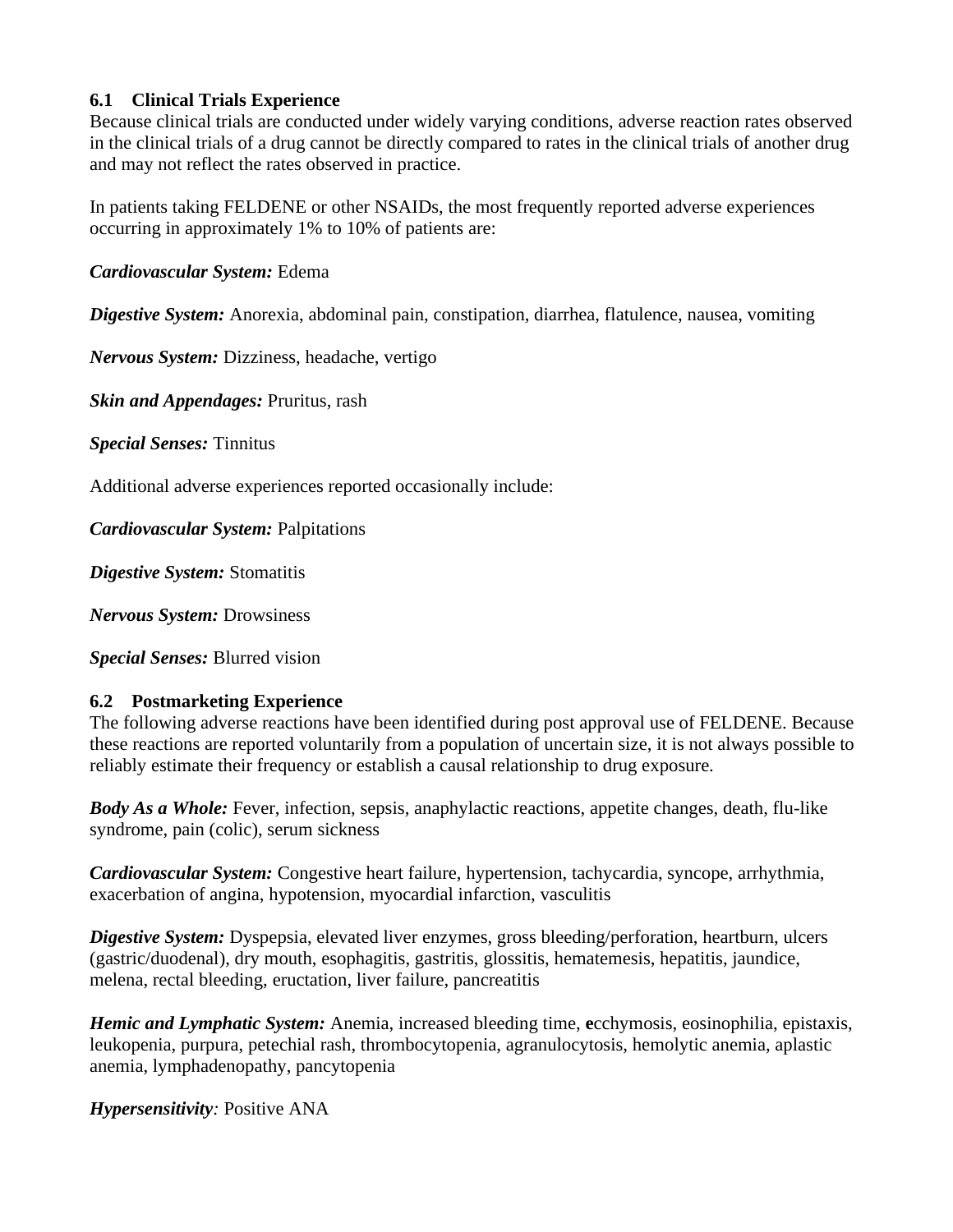*Metabolic and Nutritional:* Weight changes, Fluid retention, hyperglycemia, hypoglycemia

*Nervous System:* Anxiety, asthenia, confusion, depression, dream abnormalities, insomnia, malaise, nervousness, paresthesia, somnolence, tremors, akathisia, convulsions, coma, hallucinations, meningitis, mood alterations

*Respiratory System:* Asthma, dyspnea, respiratory depression, pneumonia

*Skin and Appendages:* Alopecia, bruising, desquamation, erythema, photosensitivity, sweat, angioedema, toxic epidermal necrosis, erythema multiforme, exfoliative dermatitis, onycholysis, Stevens Johnson Syndrome, urticaria, vesiculobullous reaction

*Special Senses:* Conjunctivitis, hearing impairment, swollen eyes

*Urogenital System:* Abnormal renal function, **c**ystitis, dysuria, hematuria, hyperkalemia, interstitial nephritis, nephrotic syndrome, oliguria/polyuria, proteinuria, renal failure, glomerulonephritis

# *Reproductive System and Breast Disorders:* Female fertility decreased

# **7 DRUG INTERACTIONS**

See Table 1 for clinically significant drug interactions with piroxicam.

### **Table 1: Clinically Significant Drug Interactions with Piroxicam**

| <b>Drugs That Interfere with Hemostasis</b>                             |                                                                                                                                                                                                                                                                                                                                                                                                                                                                                                                                   |  |  |
|-------------------------------------------------------------------------|-----------------------------------------------------------------------------------------------------------------------------------------------------------------------------------------------------------------------------------------------------------------------------------------------------------------------------------------------------------------------------------------------------------------------------------------------------------------------------------------------------------------------------------|--|--|
| Clinical<br>Impact:                                                     | • Piroxicam and anticoagulants such as warfarin have a synergistic effect on<br>bleeding. The concomitant use of piroxicam and anticoagulants have an<br>increased risk of serious bleeding compared to the use of either drug alone.<br>• Serotonin release by platelets plays an important role in hemostasis. Case-<br>control and cohort epidemiological studies showed that concomitant use of<br>drugs that interfere with serotonin reuptake and an NSAID may potentiate the<br>risk of bleeding more than an NSAID alone. |  |  |
| Intervention:                                                           | Monitor patients with concomitant use of FELDENE with anticoagulants (e.g.,<br>warfarin), antiplatelet drugs (e.g., aspirin), SSRIs, and SNRIs for signs of<br>bleeding [see Warnings and Precautions (5.12)].                                                                                                                                                                                                                                                                                                                    |  |  |
| <b>Aspirin</b>                                                          |                                                                                                                                                                                                                                                                                                                                                                                                                                                                                                                                   |  |  |
| Clinical<br>Impact:                                                     | Controlled clinical studies showed that the concomitant use of NSAIDs and<br>analgesic doses of aspirin does not produce any greater therapeutic effect than<br>the use of NSAIDs alone. In a clinical study, the concomitant use of an NSAID<br>and aspirin was associated with a significantly increased incidence of GI adverse<br>reactions as compared to use of the NSAID alone [see Warnings and<br>Precautions $(5.2)$ ].                                                                                                 |  |  |
| Intervention:                                                           | Concomitant use of FELDENE and analgesic doses of aspirin is not generally<br>recommended because of the increased risk of bleeding [see Warnings and<br>Precautions $(5.12)$ .<br>FELDENE is not a substitute for low dose aspirin for cardiovascular protection.                                                                                                                                                                                                                                                                |  |  |
| <b>ACE Inhibitors, Angiotensin Receptor Blockers, and Beta-Blockers</b> |                                                                                                                                                                                                                                                                                                                                                                                                                                                                                                                                   |  |  |
| Clinical                                                                | • NSAIDs may diminish the antihypertensive effect of ACE inhibitors, ARBs, or                                                                                                                                                                                                                                                                                                                                                                                                                                                     |  |  |
| <i>Impact:</i>                                                          | beta-blockers (including propranolol).                                                                                                                                                                                                                                                                                                                                                                                                                                                                                            |  |  |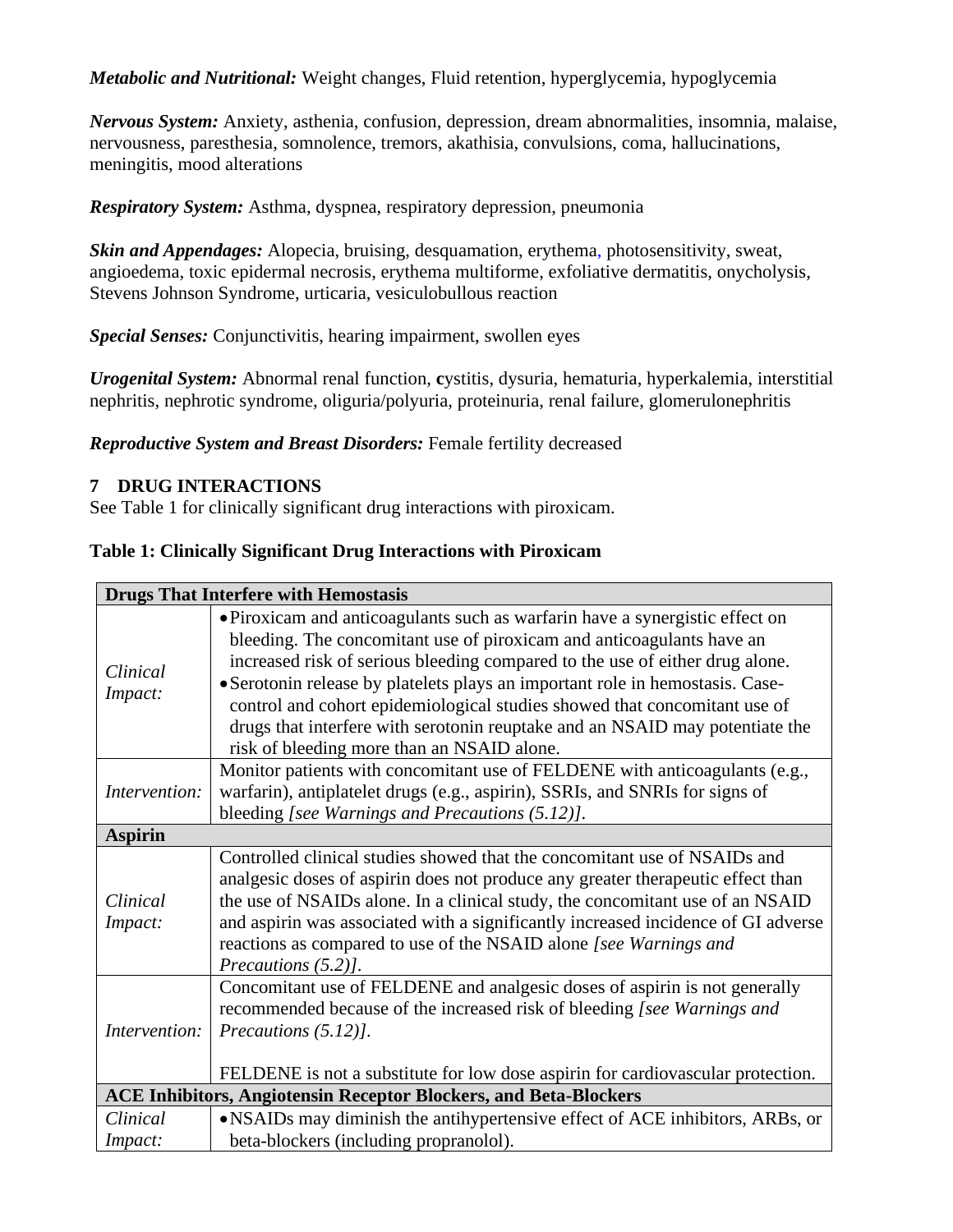|                               | • In patients who are elderly, volume-depleted (including those on diuretic                                                                        |  |
|-------------------------------|----------------------------------------------------------------------------------------------------------------------------------------------------|--|
|                               | therapy), or have renal impairment, co-administration of an NSAID with ACE                                                                         |  |
|                               | inhibitors or ARBs may result in deterioration of renal function, including                                                                        |  |
|                               | possible acute renal failure. These effects are usually reversible.                                                                                |  |
|                               | • During concomitant use of FELDENE and ACE inhibitors, ARBs, or beta-                                                                             |  |
|                               | blockers, monitor blood pressure to ensure that the desired blood pressure is                                                                      |  |
|                               | obtained.                                                                                                                                          |  |
|                               | • During concomitant use of FELDENE and ACE inhibitors or ARBs in patients                                                                         |  |
| Intervention:                 | who are elderly, volume-depleted, or have impaired renal function, monitor for                                                                     |  |
|                               | signs of worsening renal function [see Warnings and Precautions (5.6)].                                                                            |  |
|                               | • When these drugs are administered concomitantly, patients should be                                                                              |  |
|                               | adequately hydrated. Assess renal function at the beginning of the concomitant                                                                     |  |
|                               | treatment and periodically thereafter.                                                                                                             |  |
| <b>Diuretics</b>              |                                                                                                                                                    |  |
|                               | Clinical studies, as well as post-marketing observations, showed that NSAIDs                                                                       |  |
| Clinical                      | reduced the natriuretic effect of loop diuretics (e.g., furosemide) and thiazide                                                                   |  |
| Impact:                       | diuretics in some patients. This effect has been attributed to the NSAID                                                                           |  |
|                               | inhibition of renal prostaglandin synthesis.                                                                                                       |  |
| Intervention:                 | During concomitant use of FELDENE with diuretics, observe patients for signs                                                                       |  |
|                               | of worsening renal function, in addition to assuring diuretic efficacy including<br>antihypertensive effects [see Warnings and Precautions (5.6)]. |  |
| <b>Digoxin</b>                |                                                                                                                                                    |  |
| Clinical                      | The concomitant use of piroxicam with digoxin has been reported to increase                                                                        |  |
| Impact:                       | the serum concentration and prolong the half-life of digoxin.                                                                                      |  |
|                               | During concomitant use of FELDENE and digoxin, monitor serum digoxin                                                                               |  |
| Intervention:                 | levels.                                                                                                                                            |  |
| Lithium                       |                                                                                                                                                    |  |
|                               | NSAIDs have produced elevations in plasma lithium levels and reductions in                                                                         |  |
| Clinical                      | renal lithium clearance. The mean minimum lithium concentration increased                                                                          |  |
| Impact:                       | 15%, and the renal clearance decreased by approximately 20%. This effect has                                                                       |  |
|                               | been attributed to NSAID inhibition of renal prostaglandin synthesis.                                                                              |  |
| Intervention:                 | During concomitant use of FELDENE and lithium, monitor patients for signs of                                                                       |  |
|                               | lithium toxicity.                                                                                                                                  |  |
| <b>Methotrexate</b>           |                                                                                                                                                    |  |
| Clinical                      | Concomitant use of NSAIDs and methotrexate may increase the risk for                                                                               |  |
| Impact:                       | methotrexate toxicity (e.g., neutropenia, thrombocytopenia, renal dysfunction).                                                                    |  |
| Intervention:                 | During concomitant use of FELDENE and methotrexate, monitor patients for                                                                           |  |
|                               | methotrexate toxicity.                                                                                                                             |  |
| Cyclosporine<br>Clinical      | Concomitant use of FELDENE and cyclosporine may increase cyclosporine's                                                                            |  |
|                               | nephrotoxicity.                                                                                                                                    |  |
| Impact:                       | During concomitant use of FELDENE and cyclosporine, monitor patients for                                                                           |  |
| Intervention:                 | signs of worsening renal function.                                                                                                                 |  |
| <b>NSAIDs and Salicylates</b> |                                                                                                                                                    |  |
|                               | Concomitant use of piroxicam with other NSAIDs or salicylates (e.g., diflunisal,                                                                   |  |
| Clinical                      | salsalate) increases the risk of GI toxicity, with little or no increase in efficacy                                                               |  |
| Impact:                       | [see Warnings and Precautions (5.2)].                                                                                                              |  |
| Intervention:                 | The concomitant use of piroxicam with other NSAIDs or salicylates is not                                                                           |  |
|                               | recommended.                                                                                                                                       |  |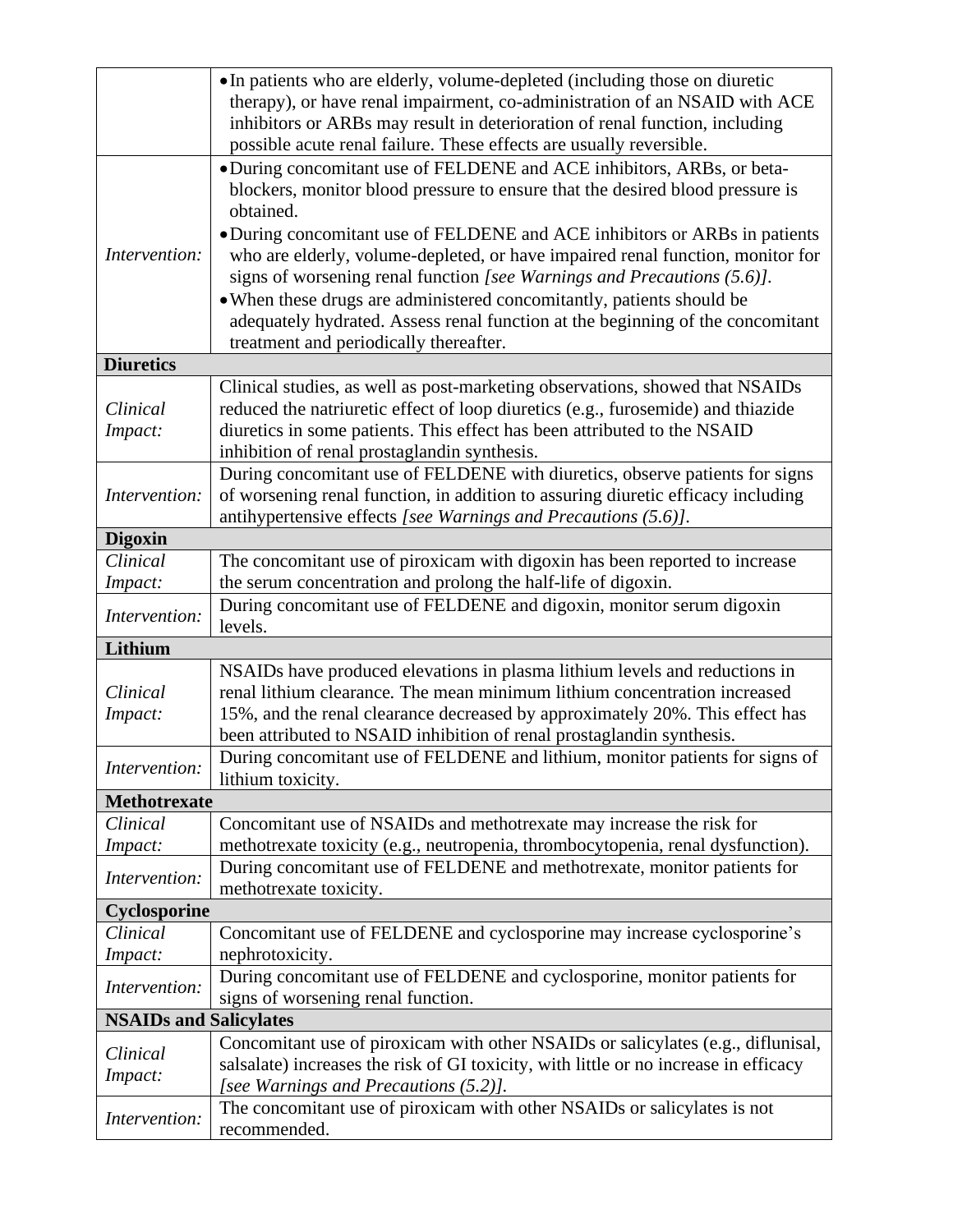| <b>Pemetrexed</b>          |                                                                                                                                                                                                                                                                                                       |  |
|----------------------------|-------------------------------------------------------------------------------------------------------------------------------------------------------------------------------------------------------------------------------------------------------------------------------------------------------|--|
| Clinical<br>Impact:        | Concomitant use of FELDENE and pemetrexed may increase the risk of<br>pemetrexed-associated myelosuppression, renal, and GI toxicity (see the<br>pemetrexed prescribing information).                                                                                                                 |  |
| Intervention:              | During concomitant use of FELDENE and pemetrexed, in patients with renal<br>impairment whose creatinine clearance ranges from 45 to 79 mL/min, monitor<br>for myelosuppression, renal and GI toxicity.                                                                                                |  |
|                            | NSAIDs with short elimination half-lives (e.g., diclofenac, indomethacin)<br>should be avoided for a period of two days before, the day of, and two days<br>following administration of pemetrexed.                                                                                                   |  |
|                            | In the absence of data regarding potential interaction between pemetrexed and<br>NSAIDs with longer half-lives (e.g., meloxicam, nabumetone), patients taking<br>these NSAIDs should interrupt dosing for at least five days before, the day of,<br>and two days following pemetrexed administration. |  |
|                            | <b>Highly Protein Bound Drugs</b>                                                                                                                                                                                                                                                                     |  |
| Clinical<br>Impact:        | FELDENE is highly protein bound and, therefore, might be expected to displace<br>other protein bound drugs.                                                                                                                                                                                           |  |
| Intervention:              | Physicians should closely monitor patients for a change in dosage requirements<br>when administering FELDENE to patients on other highly protein bound drugs.                                                                                                                                         |  |
| Corticosteroids            |                                                                                                                                                                                                                                                                                                       |  |
| Clinical<br><i>Impact:</i> | Concomitant use of corticosteroids with FELDENE may increase the risk of GI<br>ulceration or bleeding.                                                                                                                                                                                                |  |
| Intervention:              | Monitor patients with concomitant use of FELDENE with corticosteroids for<br>signs of bleeding [see Warnings and Precautions (5.2)].                                                                                                                                                                  |  |

# **8 USE IN SPECIFIC POPULATIONS**

### **8.1 Pregnancy**

#### Risk Summary

Use of NSAIDs, including FELDENE, can cause premature closure of the fetal ductus arteriosus and fetal renal dysfunction leading to oligohydramnios and, in some cases, neonatal renal impairment. Because of these risks, limit dose and duration of FELDENE use between about 20 and 30 weeks of gestation, and avoid FELDENE use at about 30 weeks of gestation and later in pregnancy (*see Clinical Considerations, Data*).

### *Premature Closure of Fetal Ductus Arteriosus*

Use of NSAIDs, including FELDENE, at about 30 weeks gestation or later in pregnancy increases the risk of premature closure of the fetal ductus arteriosus.

#### *Oligohydramnios/Neonatal Renal Impairment*

Use of NSAIDs at about 20 weeks gestation or later in pregnancy has been associated with cases of fetal renal dysfunction leading to oligohydramnios, and in some cases, neonatal renal impairment.

Data from observational studies regarding other potential embryofetal risks of NSAID use in women in the first or second trimesters of pregnancy are inconclusive. In animal reproduction studies in rats and rabbits, there was no evidence of teratogenicity at exposures up to 5 and 10 times the maximum recommended human dose (MRHD), respectively. In rat studies with piroxicam, fetotoxicity (postimplantation loss) was observed at exposures 2 times the MRHD, and delayed parturition and an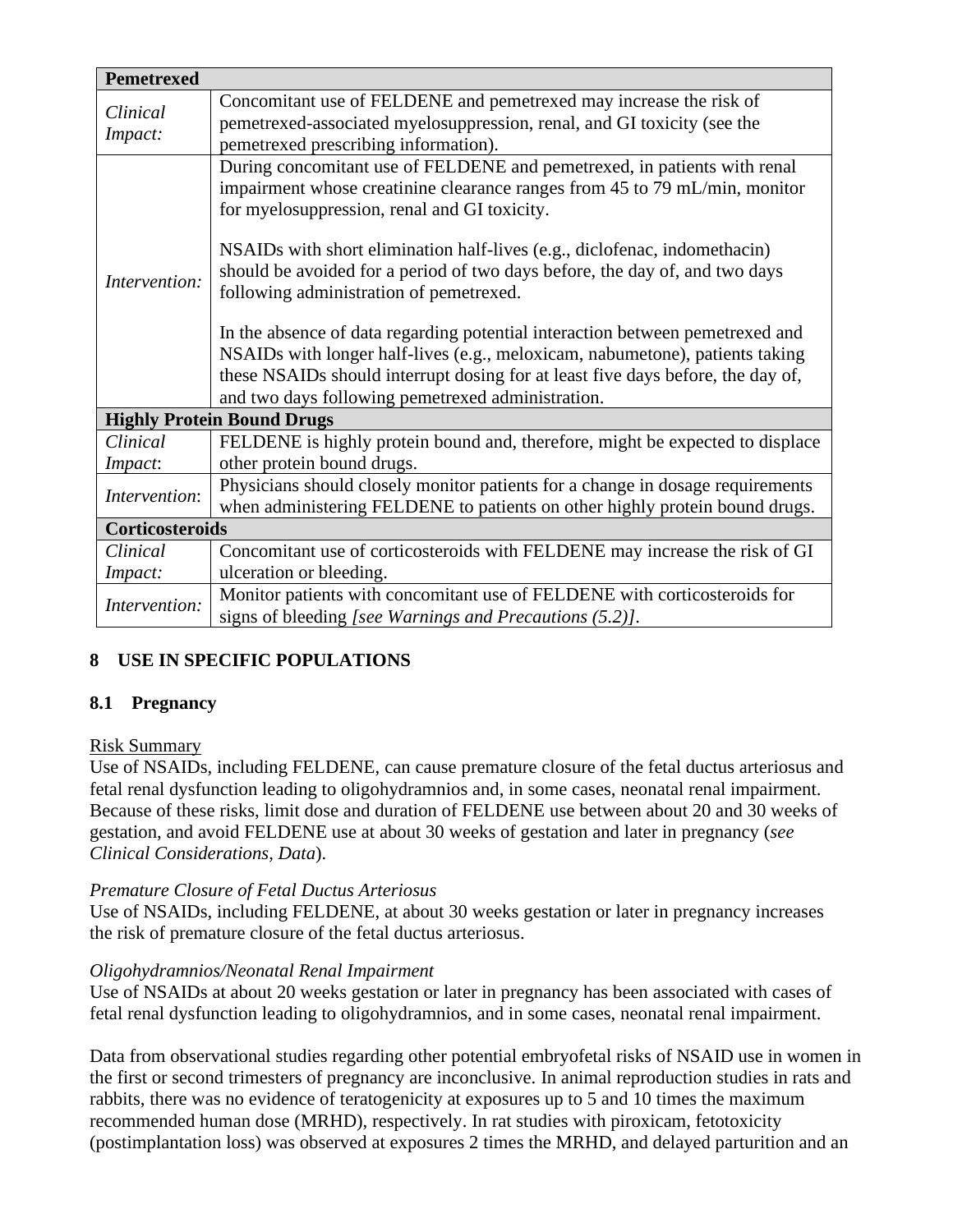increased incidence of stillbirth were noted at doses equivalent to the MRHD of piroxicam. Based on animal data, prostaglandins have been shown to have an important role in endometrial vascular permeability, blastocyst implantation, and decidualization. In animal studies, administration of prostaglandin synthesis inhibitors such as piroxicam, resulted in increased pre- and post-implantation loss. Prostaglandins also have been shown to have an important role in fetal kidney development. In published animal studies, prostaglandin synthesis inhibitors have been reported to impair kidney development when administered at clinically relevant doses.

The estimated background risk of major birth defects and miscarriage for the indicated population(s) is unknown. All pregnancies have a background risk of birth defect, loss, or other adverse outcomes. In the U.S. general population, the estimated background risk of major birth defects and miscarriage in clinically recognized pregnancies is 2% to 4% and 15% to 20%, respectively.

Clinical Considerations *Fetal/Neonatal Adverse Reactions*

Premature Closure of Fetal Ductus Arteriosus:

Avoid use of NSAIDs in women at about 30 weeks gestation and later in pregnancy, because NSAIDs, including FELDENE, can cause premature closure of the fetal ductus arteriosus (*see Data*).

Oligohydramnios/Neonatal Renal Impairment:

If an NSAID is necessary at about 20 weeks gestation or later in pregnancy, limit the use to the lowest effective dose and shortest duration possible. If FELDENE treatment extends beyond 48 hours, consider monitoring with ultrasound for oligohydramnios. If oligohydramnios occurs, discontinue FELDENE and follow up according to clinical practice (*see Data*).

### *Labor or Delivery*

There are no studies on the effects of FELDENE during labor or delivery. In animal studies, NSAIDS, including piroxicam inhibit prostaglandin synthesis, cause delayed parturition, and increase the incidence of stillbirth.

Data *Human Data*

Premature Closure of Fetal Ductus Arteriosus:

Published literature reports that the use of NSAIDs at about 30 weeks of gestation and later in pregnancy may cause premature closure of the fetal ductus arteriosus.

### Oligohydramnios/Neonatal Renal Impairment:

Published studies and postmarketing reports describe maternal NSAID use at about 20 weeks gestation or later in pregnancy associated with fetal renal dysfunction leading to oligohydramnios, and in some cases, neonatal renal impairment. These adverse outcomes are seen, on average, after days to weeks of treatment, although oligohydramnios has been infrequently reported as soon as 48 hours after NSAID initiation. In many cases, but not all, the decrease in amniotic fluid was transient and reversible with cessation of the drug. There have been a limited number of case reports of maternal NSAID use and neonatal renal dysfunction without oligohydramnios, some of which were irreversible. Some cases of neonatal renal dysfunction required treatment with invasive procedures, such as exchange transfusion or dialysis.

Methodological limitations of these postmarketing studies and reports include lack of a control group;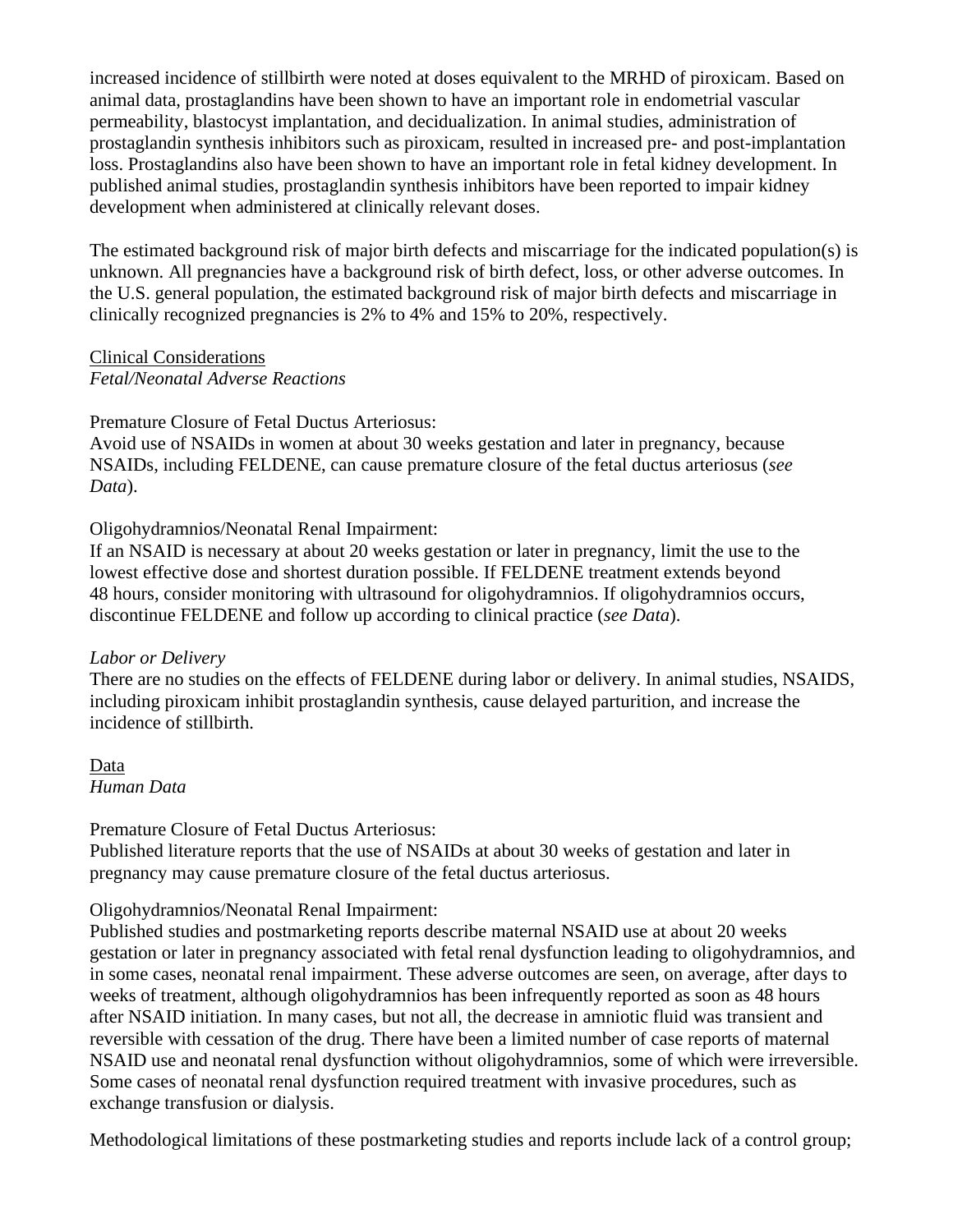limited information regarding dose, duration, and timing of drug exposure; and concomitant use of other medications. These limitations preclude establishing a reliable estimate of the risk of adverse fetal and neonatal outcomes with maternal NSAID use. Because the published safety data on neonatal outcomes involved mostly preterm infants, the generalizability of certain reported risks to the full-term infant exposed to NSAIDs through maternal use is uncertain.

### *Animal data*

Pregnant rats administered piroxicam at 2, 5, or 10 mg/kg/day during the period of organogenesis (Gestation Days 6 to 15) demonstrated increased post-implantation losses with 5 and 10 mg/kg/day of piroxicam (equivalent to 2 and 5 times the MRHD, of 20 mg respectively, based on a mg/m<sup>2</sup> body surface area [BSA]). There were no drug-related developmental abnormalities noted in offspring. Gastrointestinal tract toxicity was increased in pregnant rats in the last trimester of pregnancy compared to non-pregnant rats or rats in earlier trimesters of pregnancy. Pregnant rabbits administered piroxicam at 2, 5, or 10 mg/kg/day during the period of organogenesis (Gestation Days 7 to 18) demonstrated no drug-related developmental abnormalities in offspring (up to 10 times the MRHD based on a mg/m<sup>2</sup> BSA).

In a pre- and post-natal development study in which pregnant rats were administered piroxicam at 2, 5, or 10 mg/kg/day on Gestation Day 15 through delivery and weaning of offspring, reduced weight gain and death were observed in dams at 10 mg/kg/day (5 times the MRHD based on a mg/m<sup>2</sup> BSA) starting on Gestation Day 20. Treated dams revealed peritonitis, adhesions, gastric bleeding, hemorrhagic enteritis and dead fetuses in utero. Parturition was delayed and there was an increased incidence of stillbirth in all piroxicam-treated groups (at doses equivalent to the MRHD). Postnatal development could not be reliably assessed due to the absence of maternal care secondary to severe maternal toxicity.

# **8.2 Lactation**

# Risk Summary

Limited data from 2 published reports that included a total of 6 breastfeeding women and 2 infants showed piroxicam is excreted in human milk at approximately 1% to 3% of the maternal concentration. No accumulation of piroxicam occurred in milk relative to that in maternal plasma during treatment. The developmental and health benefits of breastfeeding should be considered along with the mother's clinical need for FELDENE and any potential adverse effects on the breastfed infant from the FELDENE or from the underlying maternal condition.

# **8.3 Females and Males of Reproductive Potential**

# Infertility

# *Females*

Based on the mechanism of action, the use of prostaglandin-mediated NSAIDs, including FELDENE, may delay or prevent rupture of ovarian follicles, which has been associated with reversible infertility in some women. Published animal studies have shown that administration of prostaglandin synthesis inhibitors has the potential to disrupt prostaglandin-mediated follicular rupture required for ovulation. Small studies in women treated with NSAIDs have also shown a reversible delay in ovulation. Consider withdrawal of NSAIDs, including FELDENE, in women who have difficulties conceiving or who are undergoing investigation of infertility.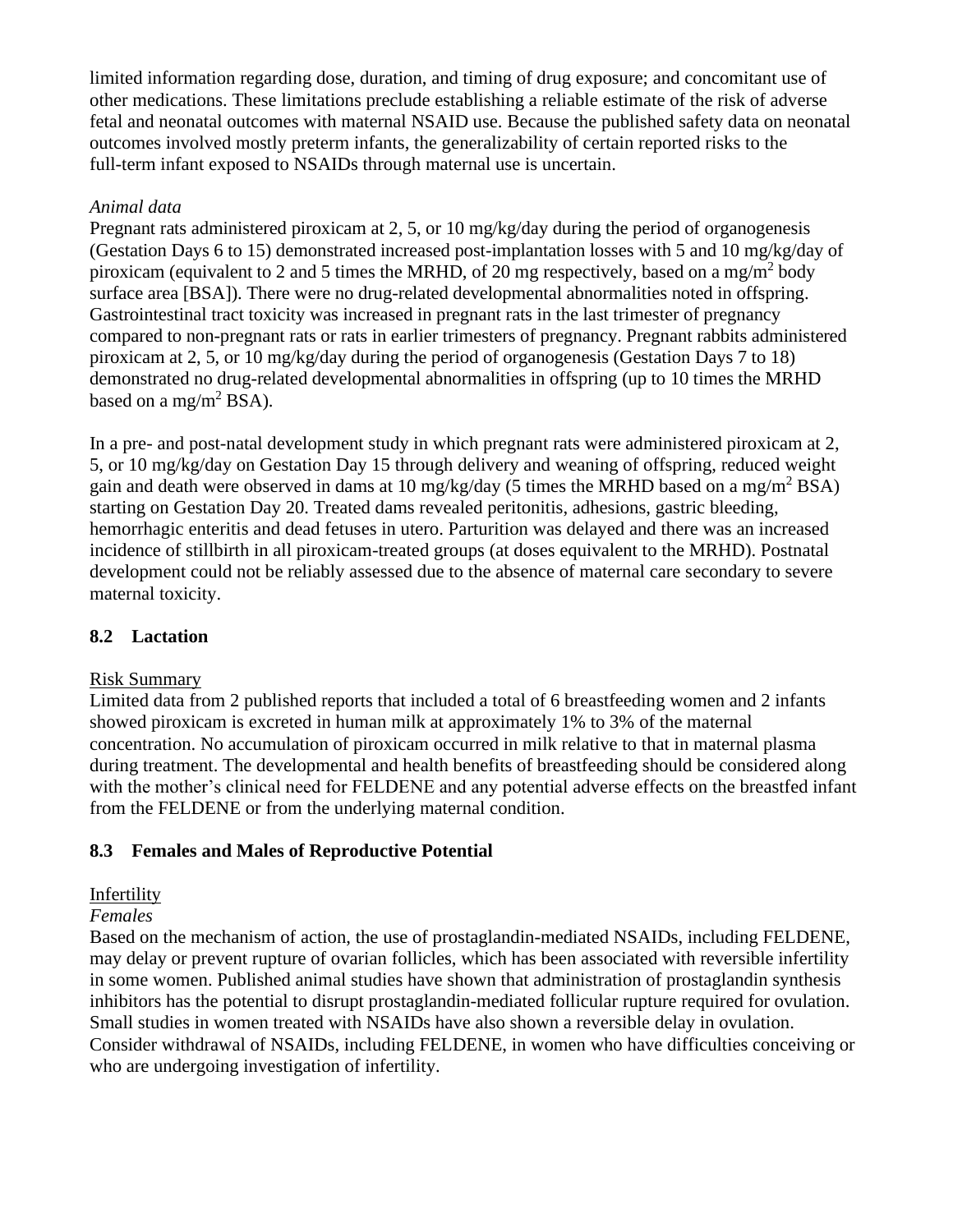# **8.4 Pediatric Use**

FELDENE has not been investigated in pediatric patients. The safety and effectiveness of FELDENE have not been established.

# **8.5 Geriatric Use**

Elderly patients, compared to younger patients, are at greater risk for NSAID-associated serious cardiovascular, gastrointestinal, and/or renal adverse reactions. If the anticipated benefit for the elderly patient outweighs these potential risks, start dosing at the low end of the dosing range, and monitor patients for adverse effects *[see Warnings and Precautions (5.1, 5.2, 5.3, 5.6, 5.14)]*.

### **10 OVERDOSAGE**

Symptoms following acute NSAID overdoses have been typically limited to lethargy, drowsiness, nausea, vomiting, and epigastric pain, which are generally reversible with supportive care. Gastrointestinal bleeding has occurred. Hypertension, acute renal failure, respiratory depression, and coma have occurred, but were rare *[see Warnings and Precautions (5.1, 5.2, 5.4, 5.6)]*.

Manage patients with symptomatic and supportive care following an NSAID overdose. There are no specific antidotes. Consider emesis and/or activated charcoal (60 grams to 100 grams in adults, 1 gram to 2 grams per kg of body weight in pediatric patients) and/or osmotic cathartic in symptomatic patients seen within four hours of ingestion or in patients with a large overdosage (5 to 10 times the recommended dosage).

The long plasma half-life of piroxicam should be considered when treating an overdose with piroxicam. Forced diuresis, alkalinization of urine, hemodialysis, or hemoperfusion may not be useful due to high protein binding.

For additional information about overdosage treatment contact a poison control center (1-800-222-1222).

# **11 DESCRIPTION**

FELDENE (piroxicam) capsule is a nonsteroidal anti-inflammatory drug, available as maroon and blue #322 10 mg capsules and maroon #323 20 mg capsules for oral administration. The chemical name is 4-hydroxyl-2-methyl-*N*-2-pyridinyl-2*H*-1,2,-benzothiazine-3-carboxamide 1,1-dioxide. The molecular weight is 331.35. Its molecular formula is C<sub>15</sub>H<sub>13</sub>N<sub>3</sub>O<sub>4</sub>S, and it has the following chemical structure.



Piroxicam occurs as a white crystalline solid, sparingly soluble in water, dilute acid, and most organic solvents. It is slightly soluble in alcohol and in aqueous solutions. It exhibits a weakly acidic 4-hydroxy proton (pKa 5.1) and a weakly basic pyridyl nitrogen (pKa 1.8).

The inactive ingredients in FELDENE include: Blue 1, Red 3, lactose, magnesium stearate, sodium lauryl sulfate, starch.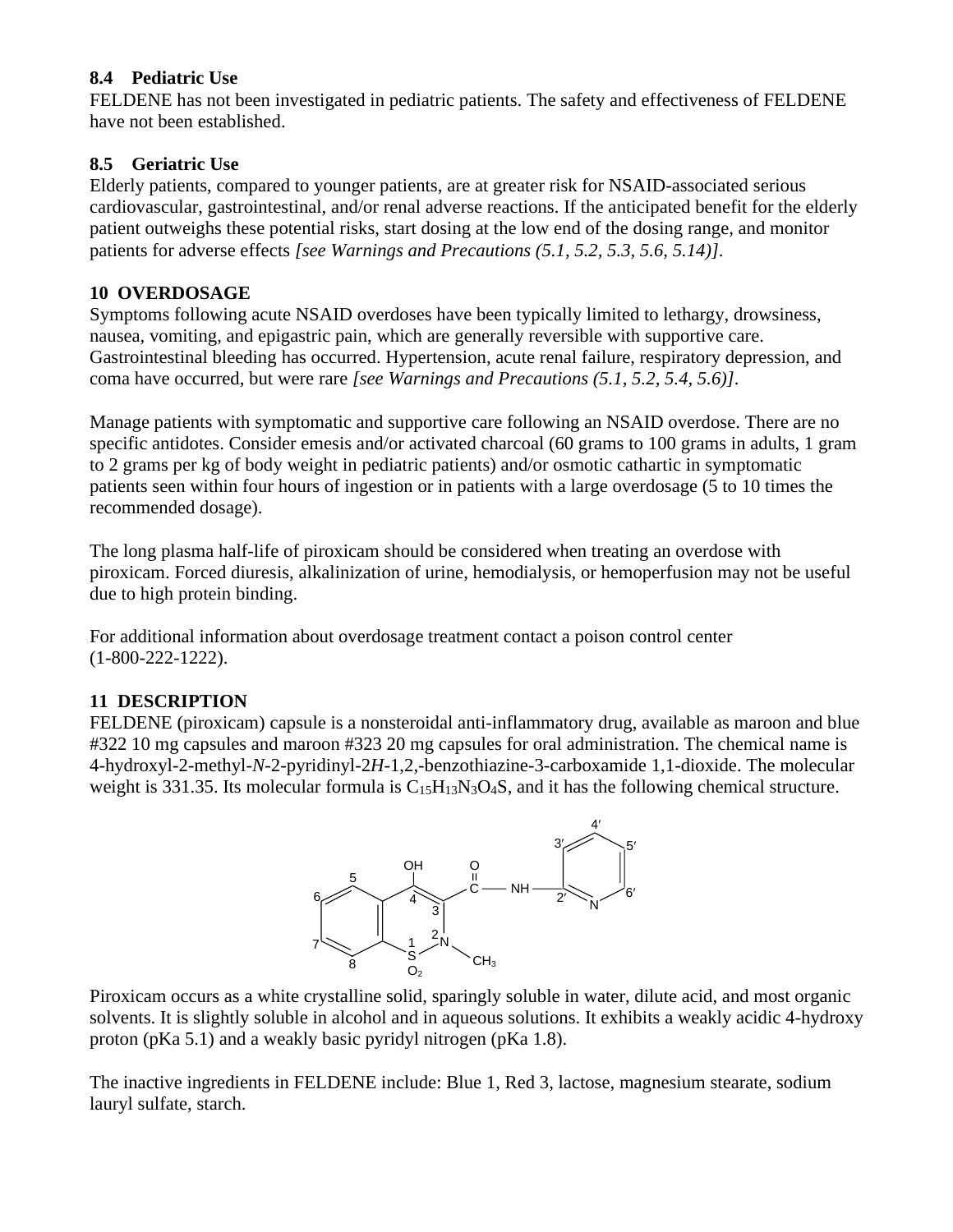# **12 CLINICAL PHARMACOLOGY**

#### **12.1 Mechanism of Action**

Piroxicam has analgesic, anti-inflammatory, and antipyretic properties.

The mechanism of action of FELDENE, like that of other NSAIDs, is not completely understood but involves inhibition of cyclooxygenase (COX-1 and COX-2).

Piroxicam is a potent inhibitor of prostaglandin (PG) synthesis in vitro. Piroxicam concentrations reached during therapy have produced in vivo effects. Prostaglandins sensitize afferent nerves and potentiate the action of bradykinin in inducing pain in animal models. Prostaglandins are mediators of inflammation. Because piroxicam is an inhibitor of prostaglandin synthesis, its mode of action may be due to a decrease of prostaglandins in peripheral tissues.

#### **12.3 Pharmacokinetics**

#### General pharmacokinetic characteristics

The pharmacokinetics of piroxicam have been characterized in healthy subjects, special populations and patients. The pharmacokinetics of piroxicam are linear. Proportional increase in exposure is observed with increasing doses. The prolonged half-life (50 hours) results in the maintenance of relatively stable plasma concentrations throughout the day on once daily doses and significant accumulation upon multiple dosing. Most patients approximate steady state plasma levels within 7 to 12 days. Higher levels, which approximate steady state at two to three weeks, have been observed in patients in whom longer plasma half-lives of piroxicam occurred.

#### Absorption

Piroxicam is well absorbed following oral administration. Drug plasma concentrations are proportional for 10 mg and 20 mg doses and generally peak within three to five hours after administration. A single 20 mg dose generally produces peak piroxicam plasma levels of 1.5 mcg/mL to 2 mcg/mL, while maximum drug plasma concentrations, after repeated daily administration of 20 mg piroxicam, usually stabilize at 3 mcg/mL to 8 mcg/mL.

With food there is a slight delay in the rate but not the extent of absorption following oral administration. The concomitant administration of antacids (aluminum hydroxide or aluminum hydroxide with magnesium hydroxide) have been shown to have no effect on the plasma levels of orally administered piroxicam.

#### Distribution

The apparent volume of distribution of piroxicam is approximately 0.14 L/kg. Ninety nine percent of plasma piroxicam is bound to plasma proteins. Piroxicam is excreted into human milk. The presence in breast milk has been determined during initial and long term conditions (52 days). Piroxicam appeared in breast milk at approximately 1% to 3% of the maternal concentration. No accumulation of piroxicam occurred in milk relative to that in plasma during treatment.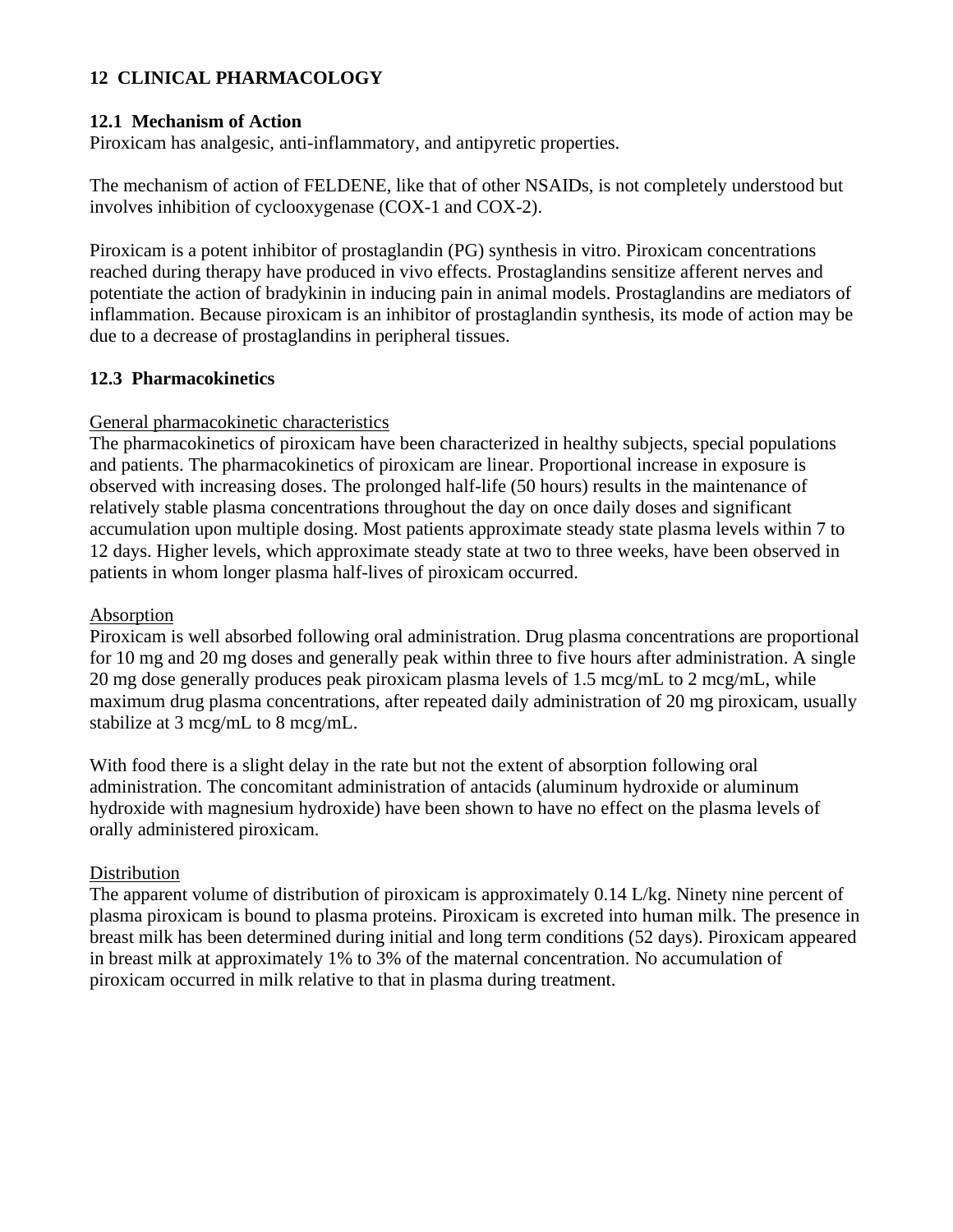# Elimination

#### *Metabolism*

Metabolism of piroxicam occurs by hydroxylation at the 5 position of the pyridyl side chain and conjugation of this product; by cyclodehydration; and by a sequence of reactions involving hydrolysis of the amide linkage, decarboxylation, ring contraction, and N-demethylation. In vitro studies indicate cytochrome P4502C9 (CYP2C9) as the main enzyme involved in the formation to the 5′-hydroxypiroxicam, the major metabolite *[see Clinical Pharmacology (12.5)]*. The biotransformation products of piroxicam metabolism are reported to not have any anti-inflammatory activity.

Higher systemic exposure of piroxicam has been noted in subjects with CYP2C9 polymorphisms compared to normal metabolizer type subjects *[see Clinical Pharmacology (12.5)]*.

#### *Excretion*

Piroxicam and its biotransformation products are excreted in urine and feces, with about twice as much appearing in the urine as in the feces. Approximately 5% of a FELDENE dose is excreted unchanged. The plasma half-life  $(t_{\ell_2})$  for piroxicam is approximately 50 hours.

Specific Populations *Pediatric* Piroxicam has not been investigated in pediatric patients.

#### *Race*

Pharmacokinetic differences due to race have not been identified.

#### *Hepatic Impairment*

The effects of hepatic disease on piroxicam pharmacokinetics have not been established. However, a substantial portion of piroxicam elimination occurs by hepatic metabolism. Consequently, patients with hepatic disease may require reduced doses of piroxicam as compared to patients with normal hepatic function.

#### *Renal Impairment*

Piroxicam pharmacokinetics have been investigated in patients with renal insufficiency. Studies indicate patients with mild to moderate renal impairment may not require dosing adjustments. However, the pharmacokinetic properties of piroxicam in patients with severe renal insufficiency or those receiving hemodialysis are not known.

#### Drug Interaction Studies

*Antacids*

Concomitant administration of antacids had no effect on piroxicam plasma levels.

#### *Aspirin*

When piroxicam was administered with aspirin, its protein binding was reduced, although the clearance of free FELDENE was not altered. Plasma levels of piroxicam were decreased to approximately 80% of their normal values when FELDENE was administered (20 mg/day) in conjunction with aspirin (3900 mg/day). The clinical significance of this interaction is not known *[see Drug Interactions (7)].*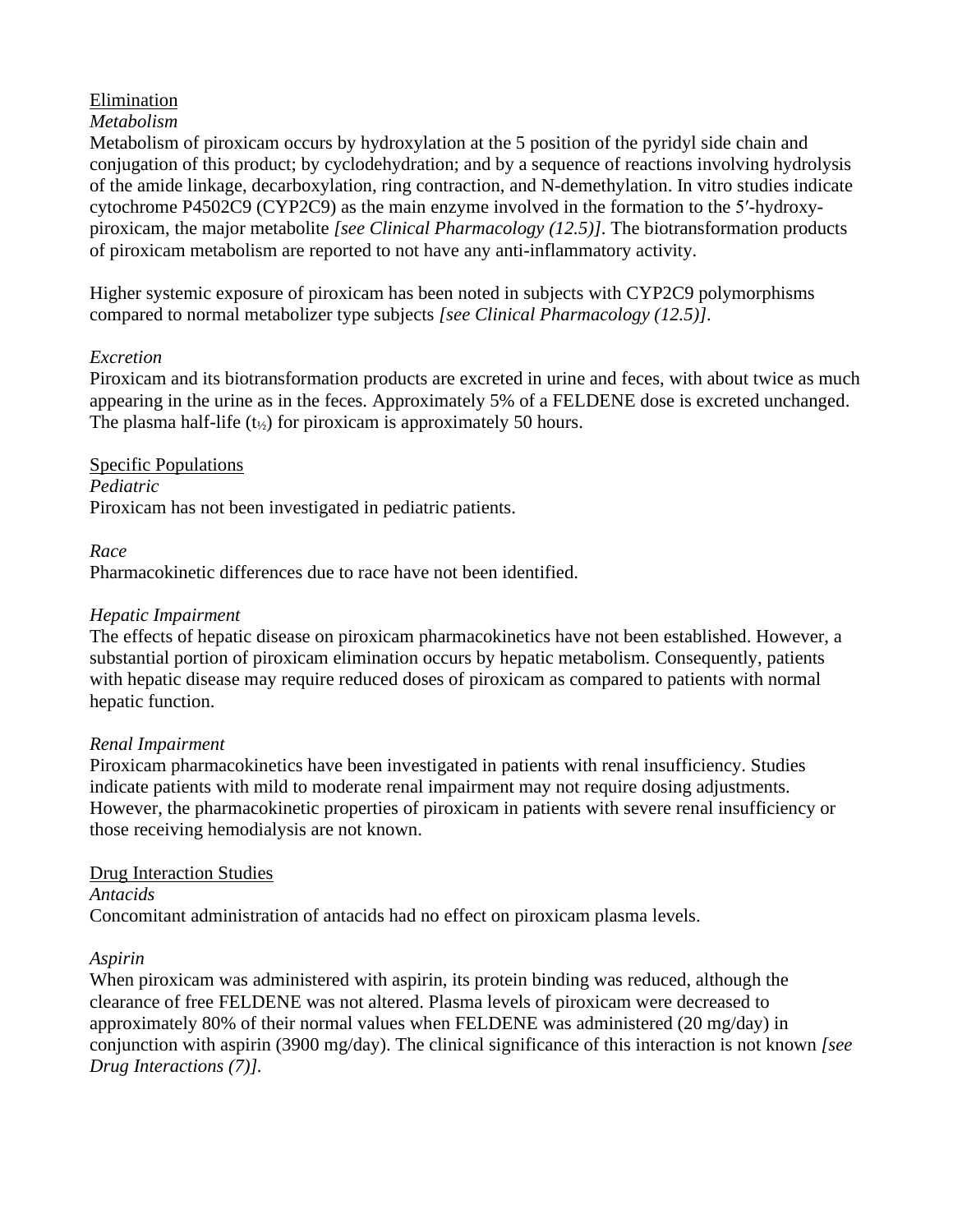### **12.5 Pharmacogenomics**

CYP2C9 activity is reduced in individuals with genetic polymorphisms, such as the CYP2C9\*2 and CYP2C9\*3 polymorphisms. Limited data from two published reports showed that subjects with heterozygous CYP2C9\*1/\*2 (n=9), heterozygous CYP2C9\*1/\*3 (n=9), and homozygous CYP2C9\*3/\*3 (n=1) genotypes showed 1.7-, 1.7-, and 5.3-fold higher piroxicam systemic levels, respectively, than the subjects with  $\text{CYP2C9*1/*1}$  (n=17, normal metabolizer genotype) following administration of a single oral dose. The mean elimination half-life values of piroxicam for subjects with CYP2C9\*1/\*3 (n=9) and CYP2C9\*3/\*3 (n=1) genotypes were 1.7- and 8.8-fold higher than subjects with CYP2C9 $*1/*1$  (n=17). It is estimated that the frequency of the homozygous\*3/\*3 genotype is 0% to 1% in the population at large; however, frequencies as high as 5.7% have been reported in certain ethnic groups.

*Poor Metabolizers of CYP2C9 Substrates:* In patients who are known or suspected to be poor CYP2C9 metabolizers based on genotype or previous history/experience with other CYP2C9 substrates (such as warfarin and phenytoin) consider dose reduction as they may have abnormally high plasma levels due to reduced metabolic clearance.

# **13 NONCLINICAL TOXICOLOGY**

# **13.1 Carcinogenesis, Mutagenesis, Impairment of Fertility**

### **Carcinogenesis**

Long-term animal studies have not been conducted to characterize the carcinogenic potential of piroxicam.

#### Mutagenesis

Piroxicam was not mutagenic in an Ames bacterial reverse mutation assay, or in a dominant lethal mutation assay in mice, and was not clastogenic in an in vivo chromosome aberration assay in mice.

### Impairment of Fertility

Reproductive studies in which rats were administered piroxicam at doses of 2, 5, or 10 mg/kg/day (up to 5 times the MRHD of 20 mg based on mg/m2 body surface area [BSA]) revealed no impairment of male or female fertility.

### **14 CLINICAL STUDIES**

In controlled clinical trials, the effectiveness of FELDENE has been established for both acute exacerbations and long term management of rheumatoid arthritis and osteoarthritis.

The therapeutic effects of FELDENE are evident early in the treatment of both diseases with a progressive increase in response over several (8–12) weeks. Efficacy is seen in terms of pain relief and, when present, subsidence of inflammation.

Doses of 20 mg/day FELDENE display a therapeutic effect comparable to therapeutic doses of aspirin, with a lower incidence of minor gastrointestinal effects and tinnitus.

FELDENE has been administered concomitantly with fixed doses of gold and corticosteroids. The existence of a "steroid sparing" effect has not been adequately studied to date.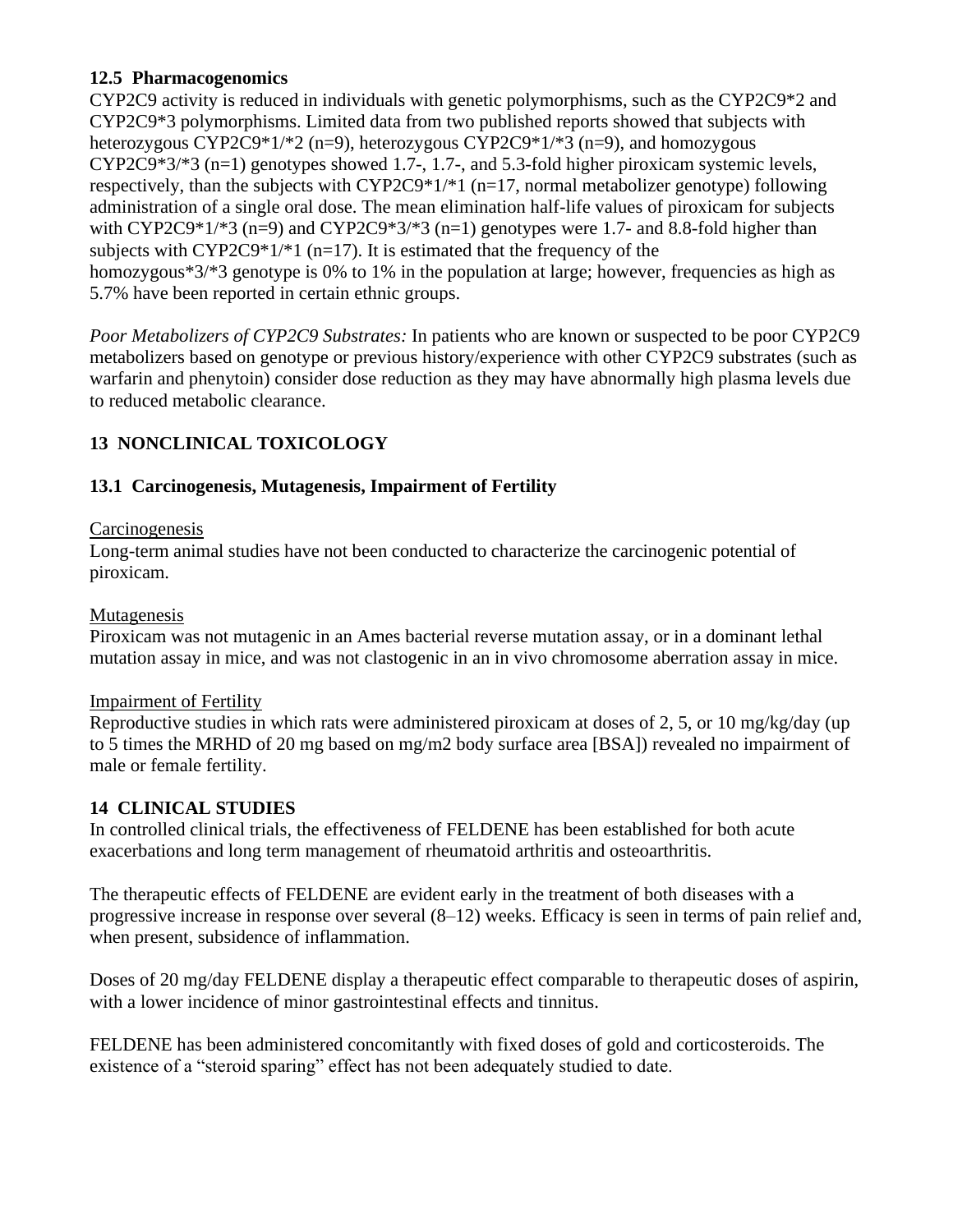#### **16 HOW SUPPLIED/STORAGE AND HANDLING**

FELDENE<sup>®</sup> (piroxicam) 10 mg capsules are maroon and blue #322, supplied as:

| <b>NDC Number</b> |
|-------------------|
| 0069-3220-66      |

**Size**  $\overline{\text{bottles of } 100}$ 

FELDENE<sup>®</sup> (piroxicam) 20 mg capsules are maroon #323, supplied as:

| <b>NDC</b> Number | <b>Size</b>    |
|-------------------|----------------|
| 0069-3230-66      | bottles of 100 |

#### Storage

Store at room temperature 20°C to 25°C (68°F to 77°F); excursions permitted between 15°C to 30°C (59°F to 86°F) [see USP Controlled Room Temperature].

#### **17 PATIENT COUNSELING INFORMATION**

Advise the patient to read the FDA-approved patient labeling (Medication Guide) that accompanies each prescription dispensed. Inform patients, families, or their caregivers of the following information before initiating therapy with FELDENE and periodically during the course of ongoing therapy.

#### Cardiovascular Thrombotic Events

Advise patients to be alert for the symptoms of cardiovascular thrombotic events, including chest pain, shortness of breath, weakness, or slurring of speech, and to report any of these symptoms to their health care provider immediately *[see Warnings and Precautions (5.1)]*.

#### Gastrointestinal Bleeding, Ulceration, and Perforation

Advise patients to report symptoms of ulcerations and bleeding, including epigastric pain, dyspepsia, melena, and hematemesis to their health care provider. In the setting of concomitant use of low-dose aspirin for cardiac prophylaxis, inform patients of the increased risk for and the signs and symptoms of GI bleeding *[see Warnings and Precautions (5.2)]*.

#### Hepatotoxicity

Inform patients of the warning signs and symptoms of hepatotoxicity (e.g., nausea, fatigue, lethargy, pruritus, diarrhea, jaundice, right upper quadrant tenderness, and "flu-like" symptoms). If these occur, instruct patients to stop FELDENE and seek immediate medical therapy *[see Warnings and Precautions (5.3)]*.

#### Heart Failure and Edema

Advise patients to be alert for the symptoms of congestive heart failure including shortness of breath, unexplained weight gain, or edema and to contact their healthcare provider if such symptoms occur *[see Warnings and Precautions (5.5)]*.

#### Anaphylactic Reactions

Inform patients of the signs of an anaphylactic reaction (e.g., difficulty breathing, swelling of the face or throat). Instruct patients to seek immediate emergency help if these occur *[see Contraindications (4) and Warnings and Precautions (5.7)]*.

#### Serious Skin Reactions, including DRESS

Advise patients to stop taking FELDENE immediately if they develop any type of rash or fever and to contact their healthcare provider as soon as possible *[see Warnings and Precautions (5.9, 5.10)]*.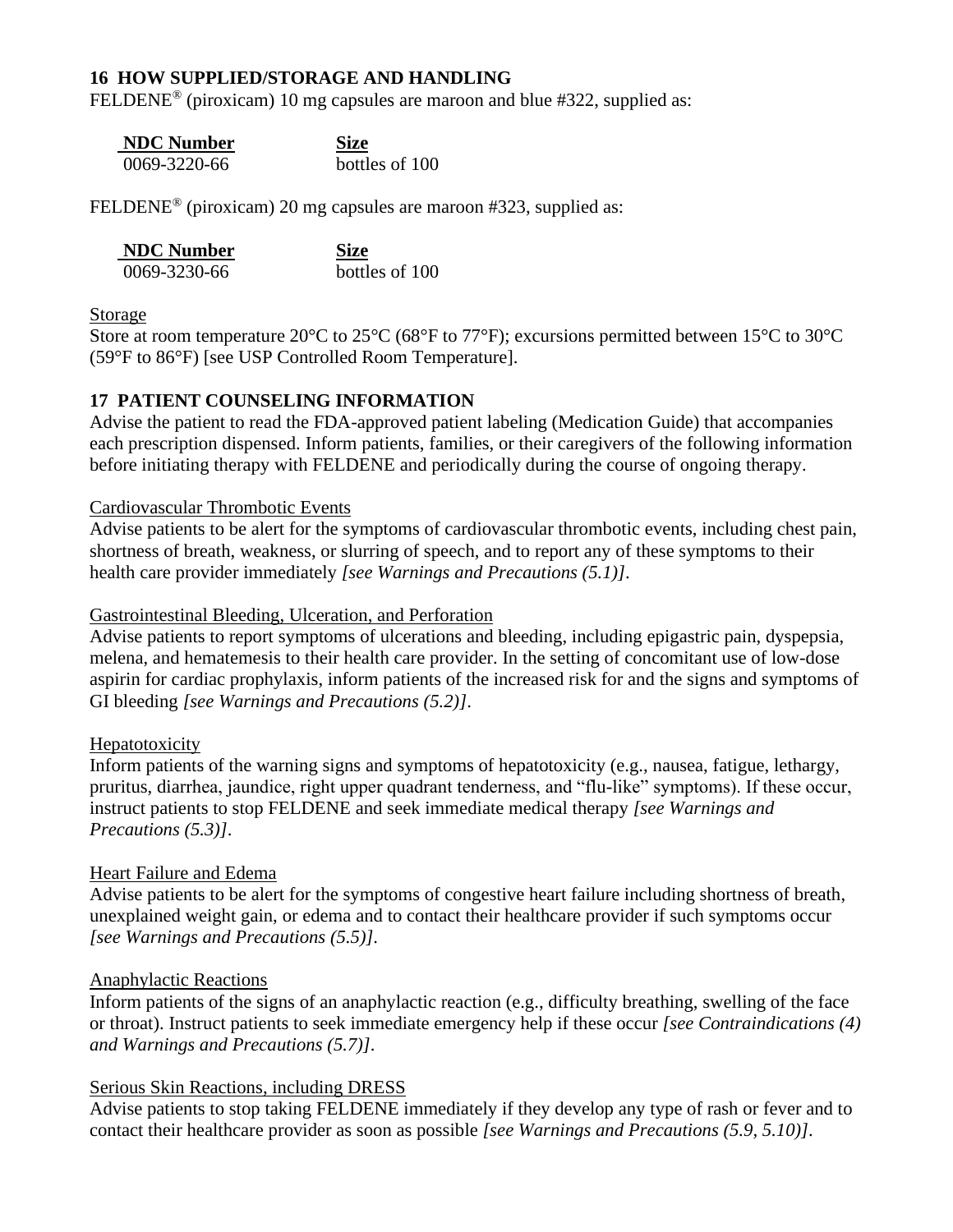### Female Fertility

Advise females of reproductive potential who desire pregnancy that NSAIDs, including FELDENE, may be associated with a reversible delay in ovulation [*see Use in Specific Populations (8.3)*].

# Fetal Toxicity

Inform pregnant women to avoid use of FELDENE and other NSAIDs starting at 30 weeks gestation because of the risk of the premature closing of the fetal ductus arteriosus. If treatment with FELDENE is needed for a pregnant woman between about 20 to 30 weeks gestation, advise her that she may need to be monitored for oligohydramnios, if treatment continues for longer than 48 hours *[see Warnings and Precautions (5.11) and Use in Specific Populations (8.1)]*.

# Avoid Concomitant Use of NSAIDs

Inform patients that the concomitant use of FELDENE with other NSAIDs or salicylates (e.g., diflunisal, salsalate) is not recommended due to the increased risk of gastrointestinal toxicity, and little or no increase in efficacy *[see Warnings and Precautions (5.2) and Drug Interactions (7)].* Alert patients that NSAIDs may be present in "over the counter" medications for treatment of colds, fever, or insomnia.

# Use of NSAIDS and Low-Dose Aspirin

Inform patients not to use low-dose aspirin concomitantly with FELDENE until they talk to their healthcare provider *[see Drug Interactions (7)]*.

This product's labeling may have been updated. For the most recent prescribing information, please visit [www.pfizer.com.](http://www.pfizer.com/)



Distributed by

**Pfizer Labs** Division of Pfizer Inc, NY, NY 10017

LAB-0206-18.0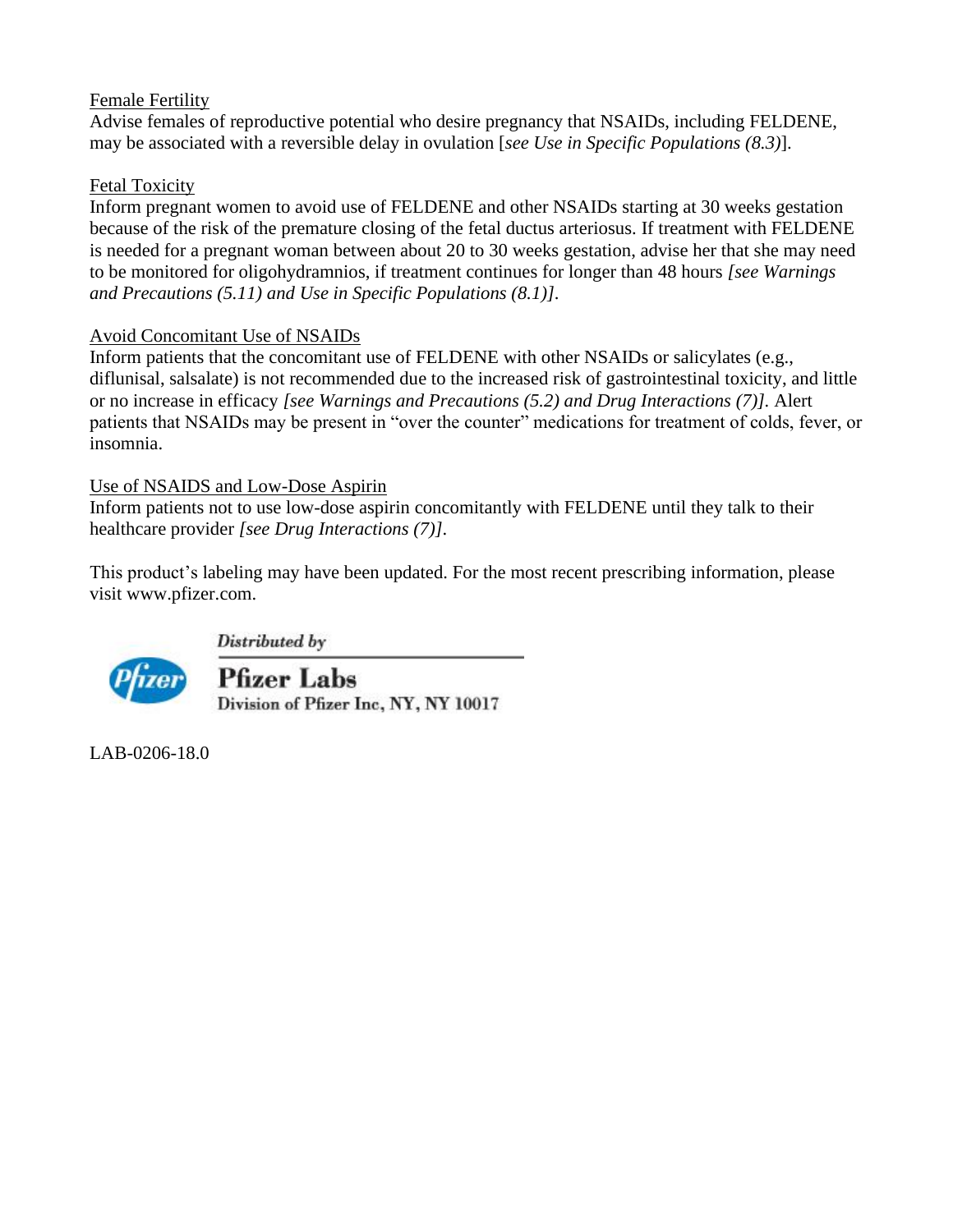#### **Medication Guide for Nonsteroidal Anti-inflammatory Drugs (NSAIDs)**

#### **What is the most important information I should know about medicines called Nonsteroidal Anti-inflammatory Drugs (NSAIDs)?**

**NSAIDs can cause serious side effects, including:**

- **Increased risk of a heart attack or stroke that can lead to death.** This risk may happen early in treatment and may increase:
	- o with increasing doses of NSAIDs
	- o with longer use of NSAIDs

**Do not take NSAIDs right before or after a heart surgery called a "coronary artery bypass graft (CABG)."**

**Avoid taking NSAIDs after a recent heart attack, unless your healthcare provider tells you to. You may have an increased risk of another heart attack if you take NSAIDs after a recent heart attack**

- **Increased risk of bleeding, ulcers, and tears (perforation) of the esophagus (tube leading from the mouth to the stomach), stomach and intestines:**
	- o anytime during use
	- o without warning symptoms
	- o that may cause death

#### • **The risk of getting an ulcer or bleeding increases with:**

- $\circ$  past history of stomach ulcers, or stomach or intestinal bleeding with use of NSAIDs
- o taking medicines called "corticosteroids", "antiplatelet drugs", "anticoagulants", "SSRIs" or "SNRIs"
- o increasing doses of NSAIDs
- o longer use of NSAIDs
- o smoking
- o drinking alcohol
- o older age o poor health
- o advanced liver disease
- o bleeding problems

- **NSAIDs should only be used:**
	- o exactly as prescribed
	- o at the lowest dose possible for your treatment
	- o for the shortest time needed

#### **What are NSAIDs?**

NSAIDs are used to treat pain and redness, swelling, and heat (inflammation) from medical conditions such as different types of arthritis, menstrual cramps, and other types of short-term pain.

#### **Who should not take NSAIDs?**

#### **Do not take NSAIDs:**

- if you have had an asthma attack, hives, or other allergic reaction with aspirin or any other NSAIDs.
- right before or after heart bypass surgery.

#### **Before taking NSAIDS, tell your healthcare provider about all of your medical conditions, including if you:**

- have liver or kidney problems
- have high blood pressure
- have asthma
- are pregnant or plan to become pregnant. Taking NSAIDs at about 20 weeks of pregnancy or later may harm your unborn baby. If you need to take NSAIDs for more than 2 days when you are between 20 and 30 weeks of pregnancy, your healthcare provider may need to monitor the amount of fluid in your womb around your baby. **You should not take NSAIDs after about 30 weeks of pregnancy.**
- are breastfeeding or plan to breast feed.

**Tell your healthcare provider about all of the medicines you take, including prescription or over-the-counter medicines, vitamins or herbal supplements.** NSAIDs and some other medicines can interact with each other and cause serious side effects. **Do not start taking any new medicine without talking to your healthcare provider first.**